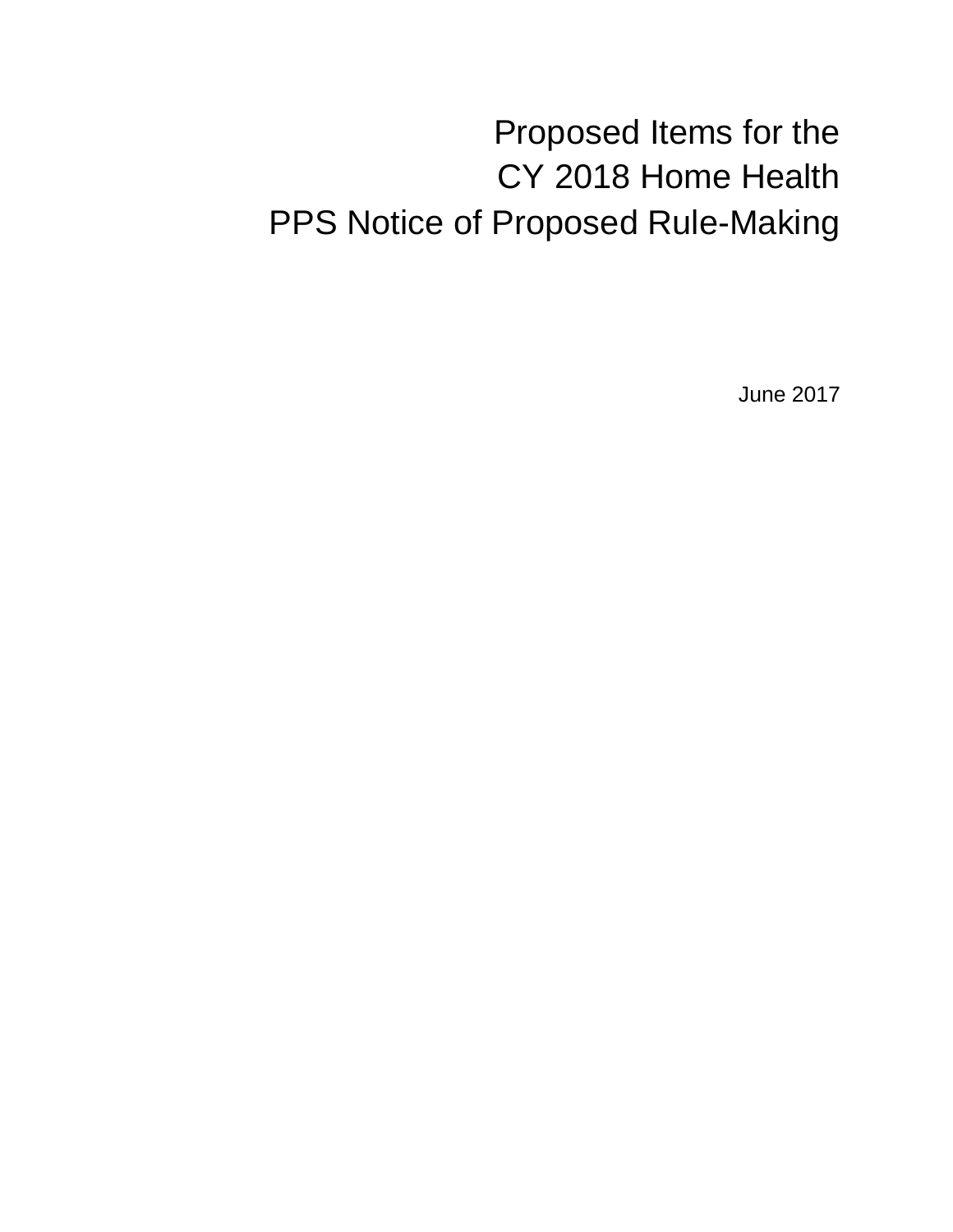## **Contents**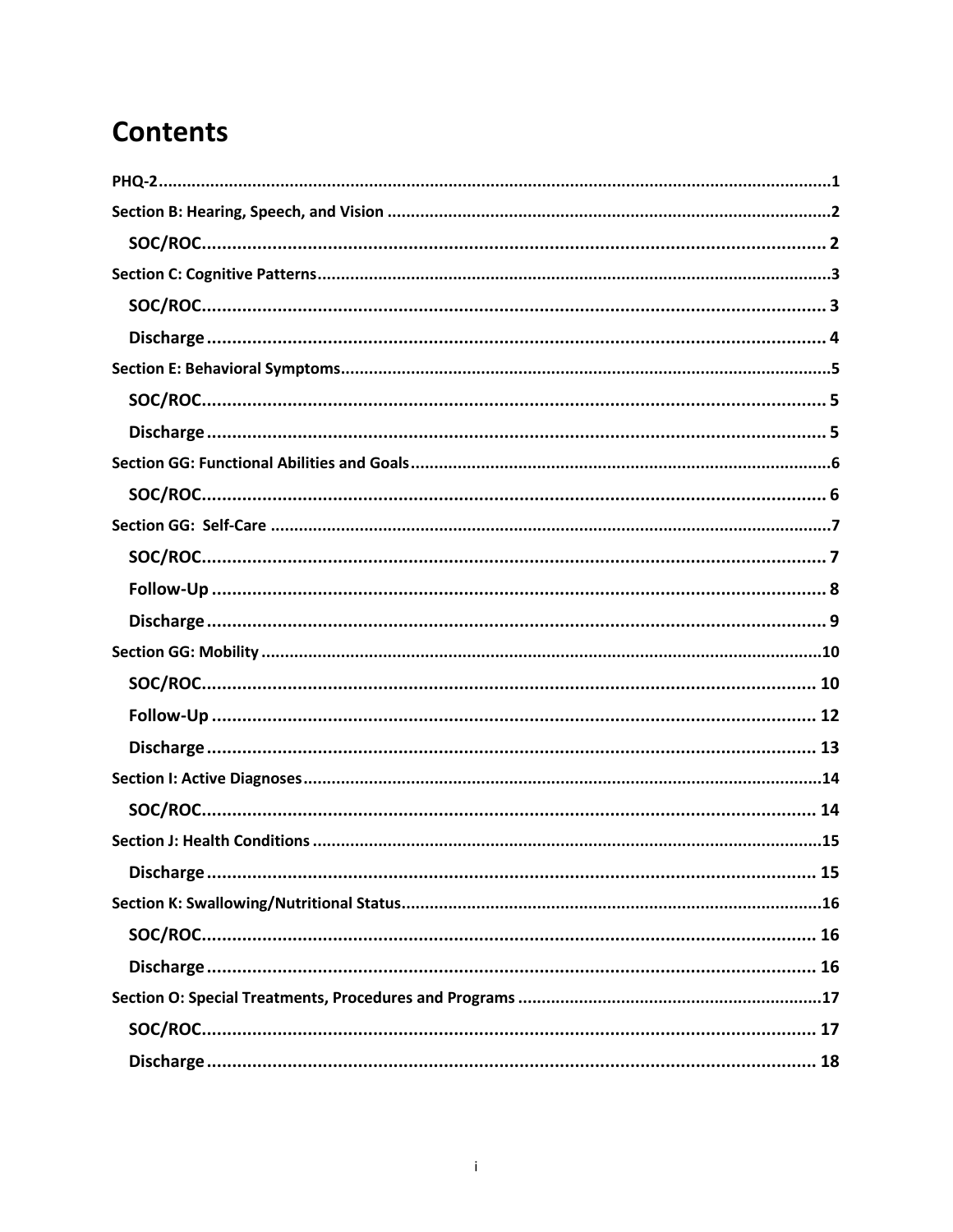## <span id="page-2-0"></span>**PHQ-2**

| (M1731) Patient Health Questionnaire 2 (PHQ-2 0)                                                                |                         |                              |                                                             |                       |                            |  |
|-----------------------------------------------------------------------------------------------------------------|-------------------------|------------------------------|-------------------------------------------------------------|-----------------------|----------------------------|--|
| Say to the patient: "Over the last 2 weeks, how often have you been bothered by any of the following problems?" |                         |                              |                                                             |                       |                            |  |
| <b>PHQ-20*</b>                                                                                                  | Not at all 0<br>- 1 dav | Several days<br>$2 - 6$ days | More than half of Nearly every<br>the days<br>$7 - 11$ days | day<br>$12 - 14$ days | NA<br>Unable to<br>respond |  |
| a) Little interest or pleasure in<br><b>NA</b><br>12<br>- 11<br>doing things?                                   |                         |                              |                                                             |                       |                            |  |
| b) Feeling down, depressed, or<br>hopeless?                                                                     | - 10                    | - 11                         | -12                                                         | - 13                  | <b>INA</b>                 |  |
| *Copyright© Pfizer Inc. All rights reserved. Reproduced with permission.                                        |                         |                              |                                                             |                       |                            |  |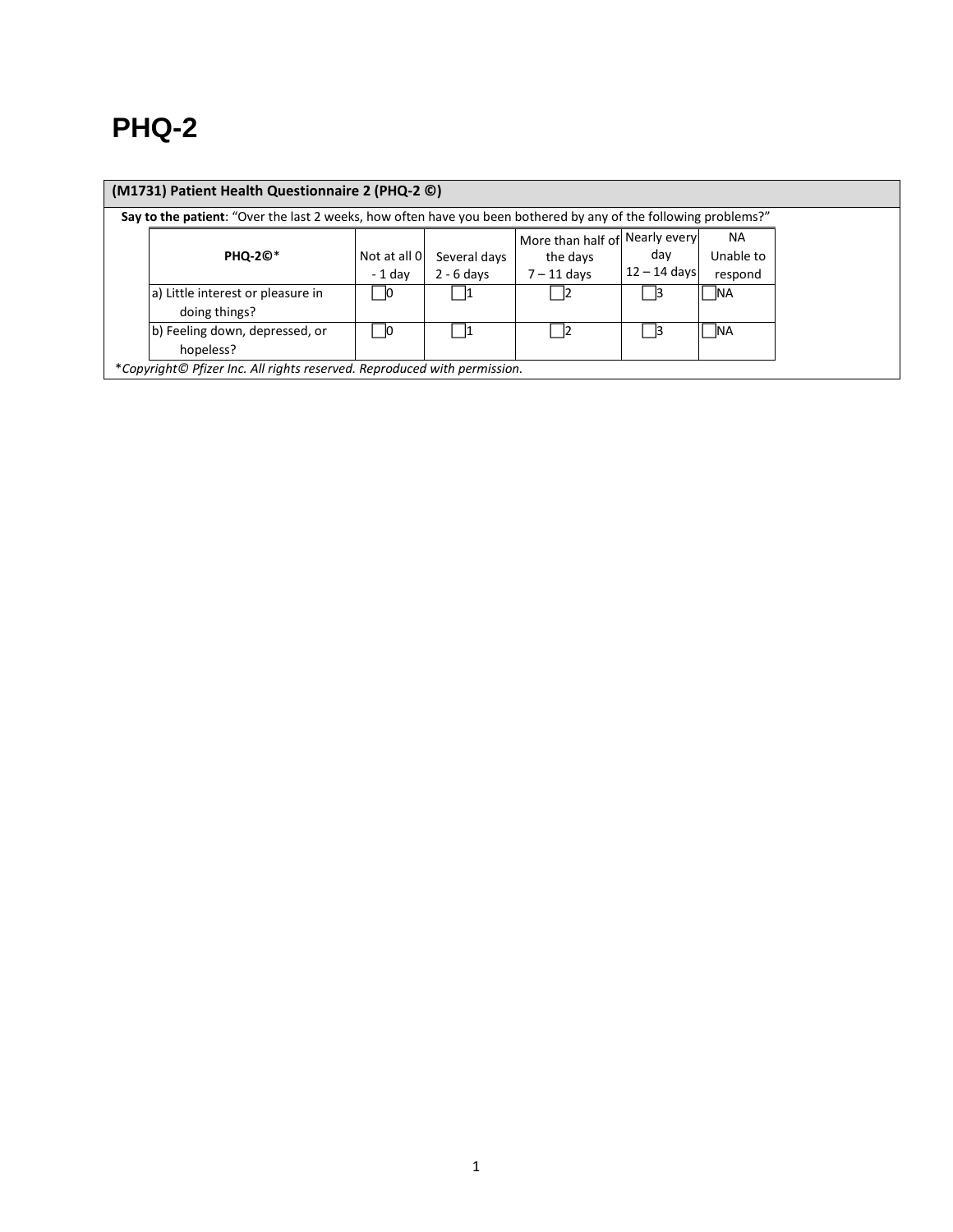# <span id="page-3-0"></span>**Section B: Hearing, Speech, and Vision**

<span id="page-3-1"></span>

| <b>Section B</b>  | Hearing, Speech, and Vision                                                                                   |
|-------------------|---------------------------------------------------------------------------------------------------------------|
| B0200. Hearing    |                                                                                                               |
| <b>Enter Code</b> | Ability to hear (with hearing aid or hearing appliance if normally used)                                      |
|                   | 0. Adequate: No difficulty in normal conversation, social interaction, listening to TV                        |
|                   | 1. Minimal difficulty: Difficulty in some environments (e.g., when person speaks softly or setting is noisy)  |
|                   | 2. Moderate difficulty: Speaker has to increase volume and speak distinctly                                   |
|                   | 3. Highly impaired: Absence of useful hearing                                                                 |
| B1000. Vision     |                                                                                                               |
| Enter Code        | <b>Ability to see in adequate light (with glasses or other visual appliances)</b>                             |
|                   | <b>Adequate:</b> sees fine detail, such as regular print in newspapers/books<br>0.                            |
|                   | <b>Impaired:</b> sees large print, but not regular print in newspapers/books<br>1.                            |
|                   | Moderately impaired: limited vision; not able to see newspaper headlines but can identify objects             |
|                   | <b>Highly impaired:</b> object identification in question, but eyes appear to follow objects<br>3.            |
|                   | Severely impaired: no vision or sees only light, colors or shapes; eyes do not appear to follow objects<br>4. |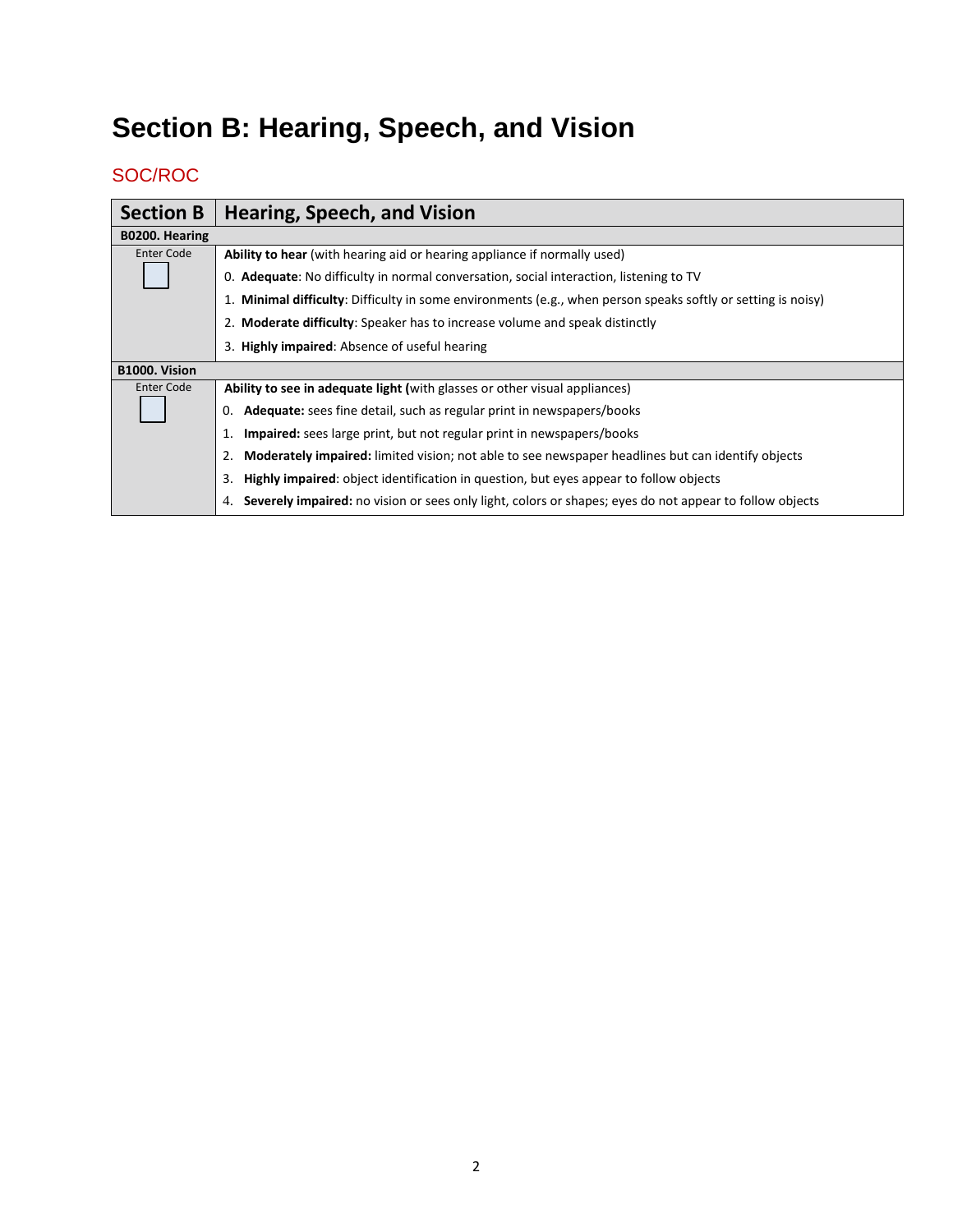# <span id="page-4-0"></span>**Section C: Cognitive Patterns**

<span id="page-4-1"></span>

| <b>Section C</b>   | <b>Cognitive Patterns</b>                                                                                                                                                                     |
|--------------------|-----------------------------------------------------------------------------------------------------------------------------------------------------------------------------------------------|
|                    | C0100. Should Brief Interview for Mental Status (C0200-C0500) be Conducted?                                                                                                                   |
|                    | Attempt to conduct interview with all patients.                                                                                                                                               |
| <b>Enter Code</b>  | No (patient is rarely/never understood) $\rightarrow$ Skip to C1310, Signs and Symptoms of Delirium (from CAMO)<br>0.<br>Yes $\rightarrow$ Continue to C0200, Repetition of Three Words<br>1. |
|                    | <b>Brief Interview for Mental Status (BIMS)</b>                                                                                                                                               |
|                    | <b>C0200. Repetition of Three Words</b>                                                                                                                                                       |
| <b>Enter Code</b>  | Ask patient: "I am going to say three words for you to remember. Please repeat the words after I have said all three. The<br>words are: sock, blue and bed. Now tell me the three words."     |
|                    | Number of words repeated after the first attempt                                                                                                                                              |
|                    | 0.<br><b>None</b>                                                                                                                                                                             |
|                    | 1.<br>One                                                                                                                                                                                     |
|                    | 2.<br>Two                                                                                                                                                                                     |
|                    | 3.<br><b>Three</b>                                                                                                                                                                            |
|                    | After the patient's first attempt, repeat the words using cues ("sock: something you wear; blue: a color; bed: a piece of<br>furniture"). You may repeat the words up to two more times.      |
|                    | C0300. Temporal Orientation (orientation to year, month, and day)                                                                                                                             |
| <b>Enter Code</b>  | Ask patient: "Please tell me what year it is right now."                                                                                                                                      |
|                    | A. Able to report correct year                                                                                                                                                                |
|                    | Missed by > 5 years or no answer<br>0.                                                                                                                                                        |
|                    | Missed by 2-5 years<br>1.                                                                                                                                                                     |
|                    | Missed by 1 year<br>2.                                                                                                                                                                        |
|                    | 3.<br>Correct                                                                                                                                                                                 |
| <b>Enter Code</b>  | Ask patient: "What month are we in right now?"                                                                                                                                                |
|                    | Able to report correct month<br>В.                                                                                                                                                            |
|                    | Missed by $> 1$ month or no answer<br>0.                                                                                                                                                      |
|                    | Missed by 6 days to 1 month<br>1.                                                                                                                                                             |
|                    | <b>Accurate within 5 days</b><br>2.                                                                                                                                                           |
| <b>Enter Code</b>  | Ask patient: "What day of the week is today?"                                                                                                                                                 |
|                    | C. Able to report correct day of the week                                                                                                                                                     |
|                    | 0.<br><b>Incorrect</b> or no answer                                                                                                                                                           |
|                    | 1.<br>Correct                                                                                                                                                                                 |
| C0400. Recall      |                                                                                                                                                                                               |
| <b>Enter Code</b>  | Ask patient: "Let's go back to an earlier question. What are those three words that I asked you to repeat?" If unable to                                                                      |
|                    | remember a word, give cue (something to wear; a color; a piece of furniture) for that word.                                                                                                   |
|                    | A. Able to recall "sock"                                                                                                                                                                      |
|                    | No-could not recall<br>0.                                                                                                                                                                     |
|                    | Yes, after cueing ("something to wear")<br>1.                                                                                                                                                 |
|                    | 2.<br>Yes, no cue required                                                                                                                                                                    |
| <b>Enter Code</b>  | Able to recall "blue"<br>В.                                                                                                                                                                   |
|                    | No-could not recall<br>0.                                                                                                                                                                     |
|                    | Yes, after cueing ("a color")<br>1.                                                                                                                                                           |
|                    | 2.<br>Yes, no cue required                                                                                                                                                                    |
| <b>Enter Code</b>  | Able to recall "bed"<br>C.                                                                                                                                                                    |
|                    | No-could not recall<br>0.                                                                                                                                                                     |
|                    | Yes, after cueing ("a piece of furniture")<br>1.                                                                                                                                              |
|                    | Yes, no cue required<br>2.                                                                                                                                                                    |
|                    | <b>C0500. BIMS Summary Score</b>                                                                                                                                                              |
| <b>Enter Score</b> | Add scores for questions C0200-C0400 and fill in total score (00-15)<br>Enter 99 if the patient was unable to complete the interview                                                          |
|                    |                                                                                                                                                                                               |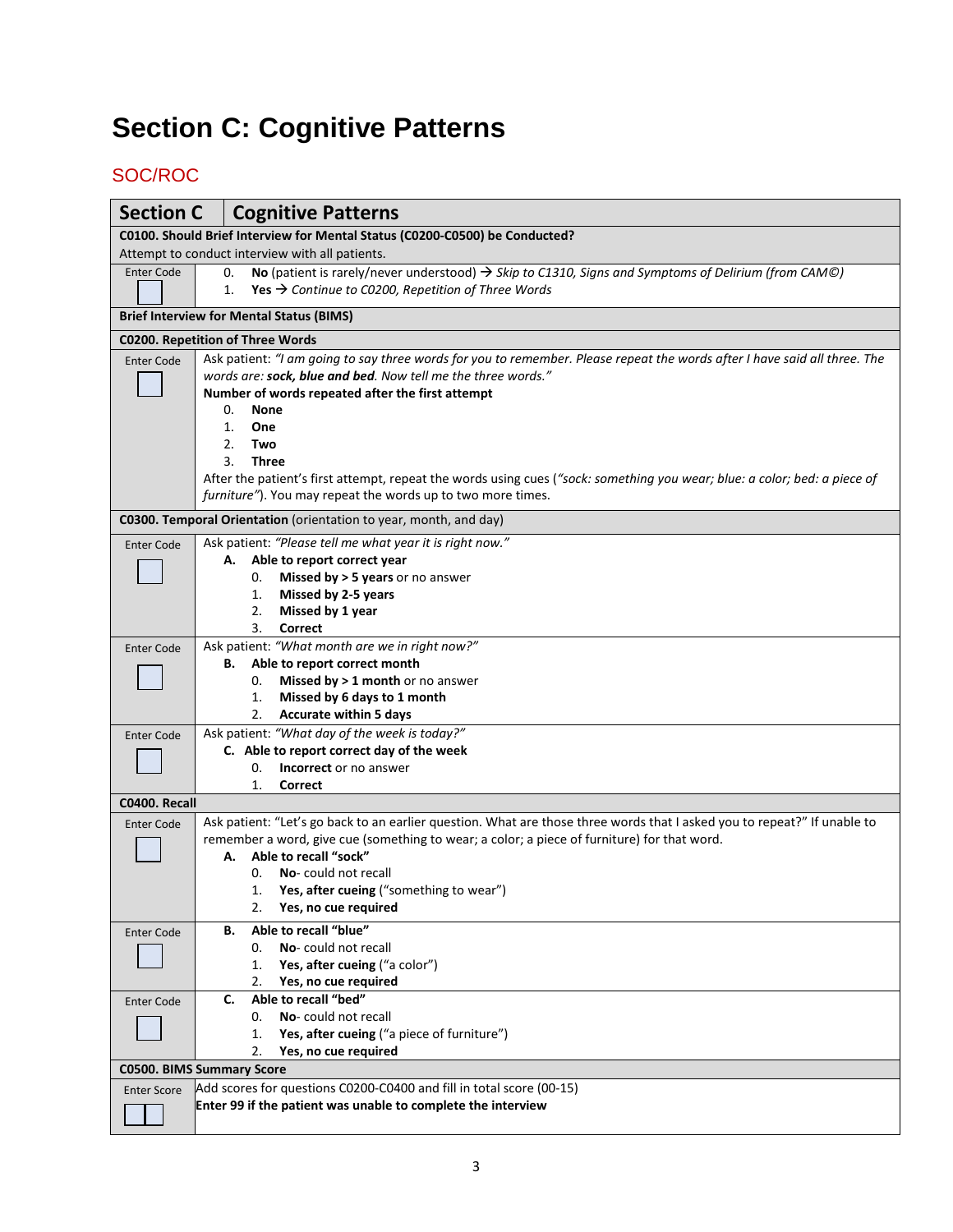## SOC/ROC section, continued

| <b>Section C</b>                                               | <b>Cognitive Patterns</b>                                                                                                                                                                                              |  |  |  |  |  |
|----------------------------------------------------------------|------------------------------------------------------------------------------------------------------------------------------------------------------------------------------------------------------------------------|--|--|--|--|--|
| C1310. Signs and Symptoms of Delirium (from CAM <sup>©</sup> ) |                                                                                                                                                                                                                        |  |  |  |  |  |
|                                                                | Code after completing Brief Interview for Mental Status and reviewing medical record.                                                                                                                                  |  |  |  |  |  |
| A. Acute Onset Mental Status Change                            |                                                                                                                                                                                                                        |  |  |  |  |  |
| Enter<br>Code<br>0. No<br>1. Yes                               | Is there evidence of an acute change in mental status from the patient's baseline?                                                                                                                                     |  |  |  |  |  |
| Coding:                                                        | <b>Enter Code in Boxes</b>                                                                                                                                                                                             |  |  |  |  |  |
| 0. Behavior not<br>present                                     | B.<br>Inattention - Did the patient have difficulty focusing attention, for example, being easily distractible or<br>having difficulty keeping track of what was being said?                                           |  |  |  |  |  |
| 1. Behavior<br>continuously<br>present, does                   | Disorganized Thinking - Was the patient's thinking disorganized or incoherent (rambling or irrelevant<br>IC.<br>conversation, unclear or illogical flow of ideas, or unpredictable switching from subject to subject)? |  |  |  |  |  |
| not fluctuate<br>2. Behavior                                   | Altered Level of Consciousness - Did the patient have altered level of consciousness as indicated by any of<br>D.<br>the following criteria?                                                                           |  |  |  |  |  |
| present,                                                       | ■ vigilant - startled easily to any sound or touch                                                                                                                                                                     |  |  |  |  |  |
| fluctuates<br>(comes and goes,<br>changes in                   | lethargic - repeatedly dozed off when being asked questions, but responded to voice or touch<br>stuporous - very difficult to arouse and keep aroused for the interview                                                |  |  |  |  |  |
| severity)                                                      | comatose - could not be aroused                                                                                                                                                                                        |  |  |  |  |  |
| with permission.                                               | Confusion Assessment Method. © 1988, 2003, Hospital Elder Life Program. All rights reserved. Adapted from: Inouye SK et al. Ann Intern Med. 1990; 113:941-8. Used                                                      |  |  |  |  |  |

<span id="page-5-0"></span>

| <b>Section C</b>                                                                                                                                                                                               | <b>Cognitive Patterns</b>                                                                                                                                                                                                 |  |  |  |  |  |
|----------------------------------------------------------------------------------------------------------------------------------------------------------------------------------------------------------------|---------------------------------------------------------------------------------------------------------------------------------------------------------------------------------------------------------------------------|--|--|--|--|--|
| C1310. Signs and Symptoms of Delirium (from CAM $\odot$ ) (within the last 7 days)                                                                                                                             |                                                                                                                                                                                                                           |  |  |  |  |  |
|                                                                                                                                                                                                                | A. Acute Onset Mental Status Change                                                                                                                                                                                       |  |  |  |  |  |
| Enter<br>Is there evidence of an acute change in mental status from the patient's baseline?<br>Code<br>0. No<br>1. Yes                                                                                         |                                                                                                                                                                                                                           |  |  |  |  |  |
| Coding:                                                                                                                                                                                                        | <b>Enter Code in Boxes</b>                                                                                                                                                                                                |  |  |  |  |  |
| <b>B.</b> Inattention - Did the patient have difficulty focusing attention, for example, being easily distractible<br>0. Behavior not<br>or having difficulty keeping track of what was being said?<br>present |                                                                                                                                                                                                                           |  |  |  |  |  |
| 1. Behavior<br>continuously<br>present, does not                                                                                                                                                               | Disorganized Thinking - Was the patient's thinking disorganized or incoherent (rambling or<br>IC.<br>irrelevant conversation, unclear or illogical flow of ideas, or unpredictable switching from subject to<br>subject)? |  |  |  |  |  |
| fluctuate<br>2. Behavior present,                                                                                                                                                                              | Altered Level of Consciousness - Did the patient have altered level of consciousness as indicated by<br>D.<br>any of the following criteria?                                                                              |  |  |  |  |  |
| fluctuates (comes<br>and goes, changes                                                                                                                                                                         | vigilant - startled easily to any sound or touch                                                                                                                                                                          |  |  |  |  |  |
| <b>E</b> lethargic - repeatedly dozed off when being asked questions, but responded to voice or touch<br>in severity)                                                                                          |                                                                                                                                                                                                                           |  |  |  |  |  |
|                                                                                                                                                                                                                | stuporous - very difficult to arouse and keep aroused for the interview<br>comatose - could not be aroused                                                                                                                |  |  |  |  |  |
| Used with permission.                                                                                                                                                                                          | Confusion Assessment Method. © 1988, 2003, Hospital Elder Life Program. All rights reserved. Adapted from: Inouye SK et al. Ann Intern Med. 1990; 113:941-8.                                                              |  |  |  |  |  |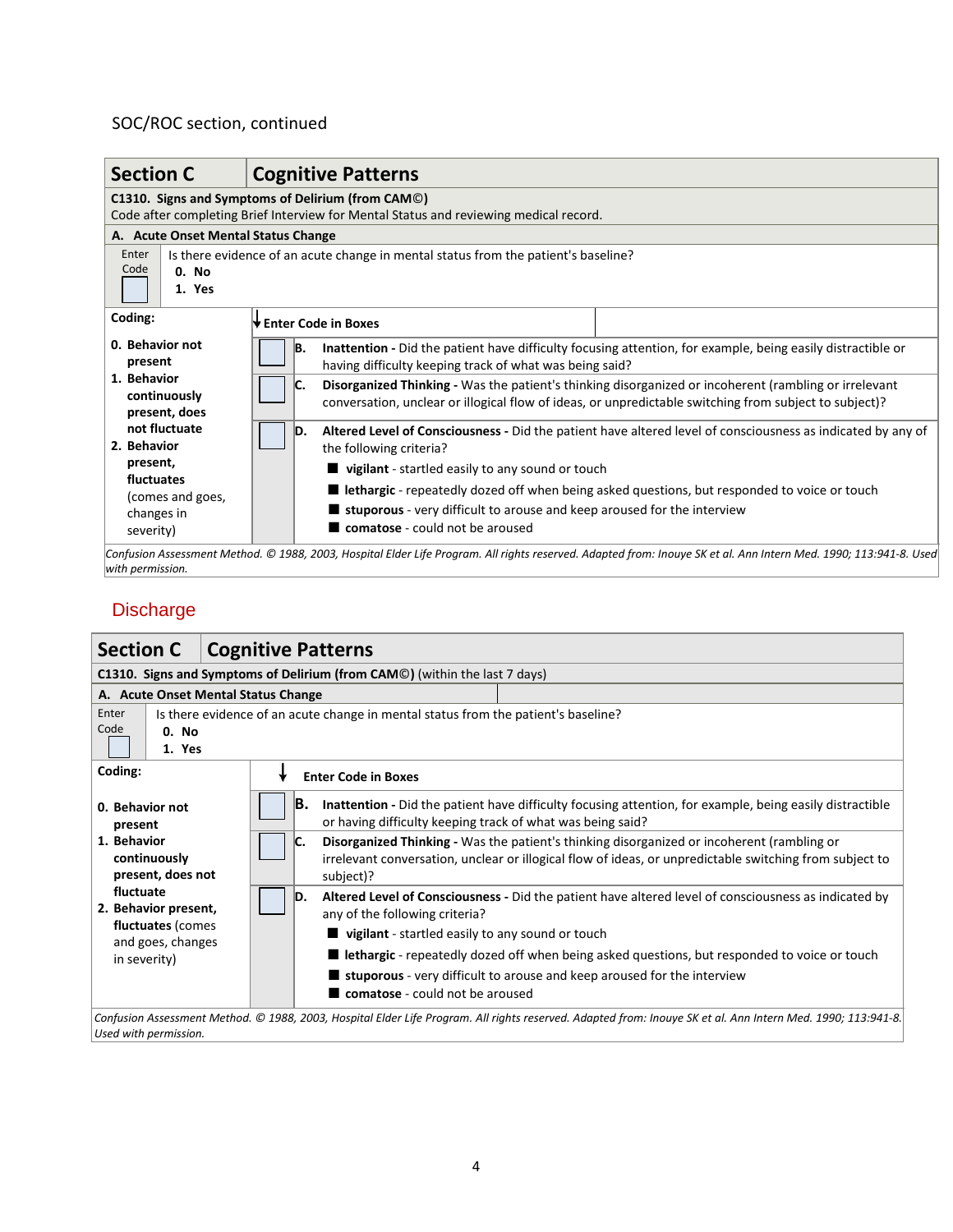# <span id="page-6-0"></span>**Section E: Behavioral Symptoms**

## <span id="page-6-1"></span>SOC/ROC

| <b>Section E</b>                                                                                                                                                                                                             | <b>Behavioral Symptoms</b>                                                                                                                                                                                                                                                                                                                                                                                                                                                                                                                                                                                             |  |  |  |  |  |
|------------------------------------------------------------------------------------------------------------------------------------------------------------------------------------------------------------------------------|------------------------------------------------------------------------------------------------------------------------------------------------------------------------------------------------------------------------------------------------------------------------------------------------------------------------------------------------------------------------------------------------------------------------------------------------------------------------------------------------------------------------------------------------------------------------------------------------------------------------|--|--|--|--|--|
| E0200. Behavioral Symptom - Presence & Frequency<br>Note presence of symptoms and their frequency.                                                                                                                           |                                                                                                                                                                                                                                                                                                                                                                                                                                                                                                                                                                                                                        |  |  |  |  |  |
| Coding:<br><b>Behavior not exhibited</b><br>0.<br>1. Behavior of this type<br>occurred 1 to 3 days<br>2. Behavior of this type<br>occurred 4 to 6 days,<br>but less than daily<br>3. Behavior of this type<br>occurred daily | Enter Codes in Boxes<br>Physical behavioral symptoms directed toward others (e.g., hitting, kicking, pushing,<br>А.<br>scratching, grabbing, abusing others sexually)<br>Verbal behavioral symptoms directed toward others (e.g., threatening others,<br>В.<br>screaming at others, cursing at others)<br>C.<br><b>Other behavioral symptoms not directed toward others (e.g., physical symptoms)</b><br>such as hitting or scratching self, pacing, rummaging, public sexual acts, disrobing in<br>public, throwing or smearing food or bodily wastes, or verbal/vocal symptoms like<br>screaming, disruptive sounds) |  |  |  |  |  |

<span id="page-6-2"></span>

| <b>Section E</b>                                                                                   | <b>Behavioral Symptoms</b>                                                                                                                                                                                                                                                                                   |  |  |  |  |  |  |
|----------------------------------------------------------------------------------------------------|--------------------------------------------------------------------------------------------------------------------------------------------------------------------------------------------------------------------------------------------------------------------------------------------------------------|--|--|--|--|--|--|
| E0200. Behavioral Symptom - Presence & Frequency<br>Note presence of symptoms and their frequency. |                                                                                                                                                                                                                                                                                                              |  |  |  |  |  |  |
|                                                                                                    | Enter Codes in Boxes                                                                                                                                                                                                                                                                                         |  |  |  |  |  |  |
| Coding:<br>0. Behavior not exhibited<br>1. Behavior of this type                                   | Physical behavioral symptoms directed toward others (e.g., hitting, kicking, pushing,<br>А.<br>scratching, grabbing, abusing others sexually)                                                                                                                                                                |  |  |  |  |  |  |
| occurred 1 to 3 days<br>2. Behavior of this type                                                   | Verbal behavioral symptoms directed toward others (e.g., threatening others,<br>В.<br>screaming at others, cursing at others)                                                                                                                                                                                |  |  |  |  |  |  |
| occurred 4 to 6 days,<br>but less than daily<br>3. Behavior of this type<br>occurred daily         | <b>Other behavioral symptoms not directed toward others (e.g., physical symptoms)</b><br>C.<br>such as hitting or scratching self, pacing, rummaging, public sexual acts, disrobing in<br>public, throwing or smearing food or bodily wastes, or verbal/vocal symptoms like<br>screaming, disruptive sounds) |  |  |  |  |  |  |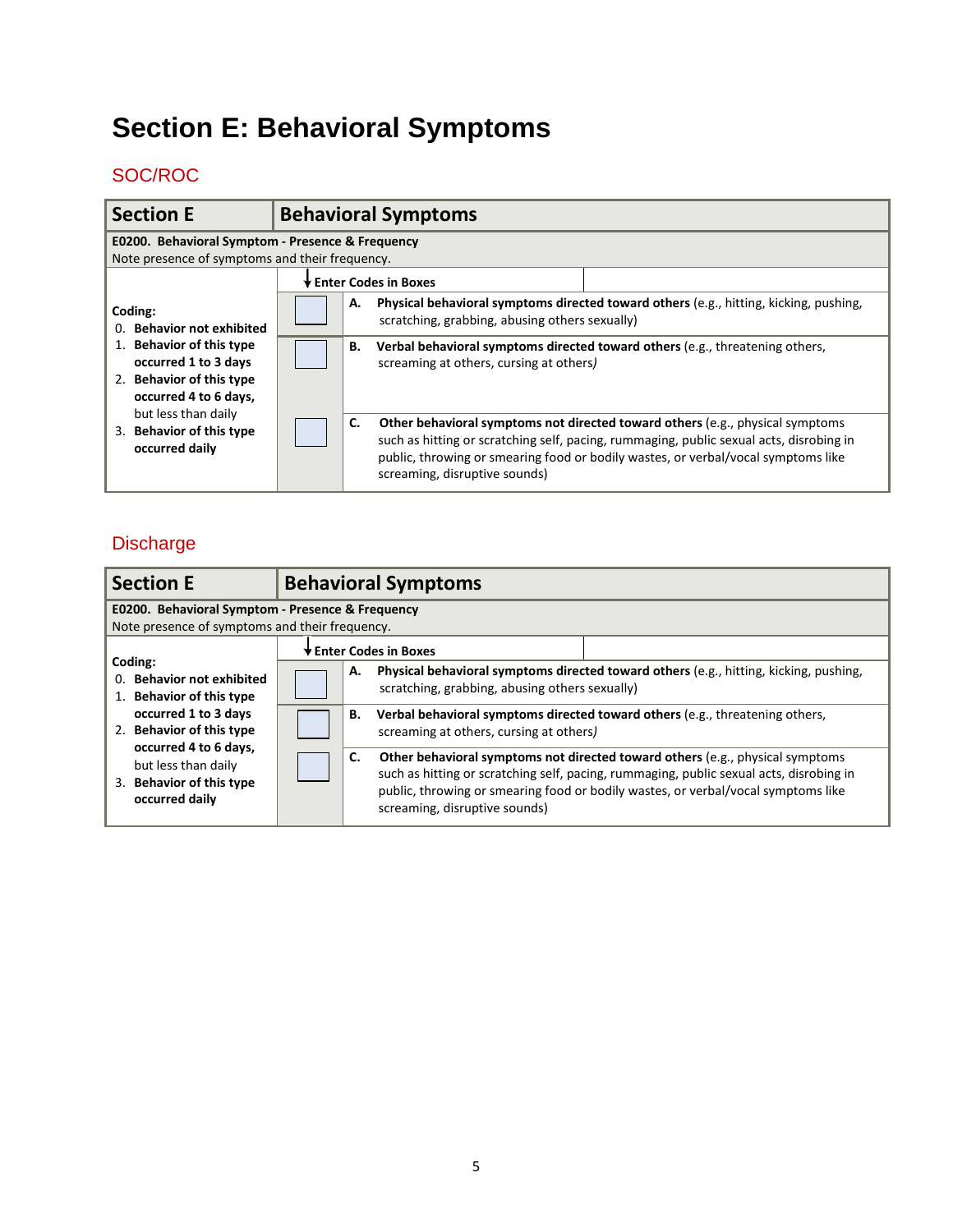## <span id="page-7-0"></span>**Section GG: Functional Abilities and Goals**

<span id="page-7-1"></span>

| <b>Section GG</b>                                                                                                                                                       | <b>Functional Abilities and Goals</b> |                                   |    |                                                                                                                                                                                                                               |
|-------------------------------------------------------------------------------------------------------------------------------------------------------------------------|---------------------------------------|-----------------------------------|----|-------------------------------------------------------------------------------------------------------------------------------------------------------------------------------------------------------------------------------|
| GG0100. Prior Functioning: Everyday Activities: Indicate the patient's usual ability with everyday activities prior to the<br>current illness, exacerbation, or injury. |                                       |                                   |    |                                                                                                                                                                                                                               |
| Coding:                                                                                                                                                                 |                                       | $\downarrow$ Enter Codes in Boxes |    |                                                                                                                                                                                                                               |
| 3. Independent - Patient completed the<br>activities by him/herself, with or without an                                                                                 |                                       |                                   | А. | Self Care: Code the patient's need for assistance with bathing,<br>dressing, using the toilet, or eating prior to the current illnesss,<br>exacerbation, or injury.                                                           |
| assistive device, with no assistance from a<br>helper.<br>2. Needed Some Help - Patient needed<br>partial assistance from another person to                             |                                       |                                   | В. | Indoor Mobility (Ambulation): Code the patient's need for assistance<br>with walking from room to room (with or without a device such as<br>cane, crutch or walker) prior to the current illness, exacerbation, or<br>injury. |
| complete activities.<br>1. Dependent $-$ A helper completed the<br>activities for the patient.                                                                          |                                       |                                   | C. | Stairs: Code the patient's need for assistance with internal or external<br>stairs (with or without a device such as cane, crutch, or walker) prior<br>to the current illness, exacerbation or injury.                        |
| 8. Unknown<br>9. Not Applicable                                                                                                                                         |                                       |                                   | D. | <b>Functional Cognition:</b> Code the patient's need for assistance with<br>planning regular tasks, such as shopping or remembering to take<br>medication prior to the current illness, exacerbation, or injury.              |

| GG0110. Prior Device Use. Indicate devices and aids used by the patient prior to the current illness, exacerbation, or injury. |                                           |  |  |
|--------------------------------------------------------------------------------------------------------------------------------|-------------------------------------------|--|--|
| $\downarrow$ Check all that apply                                                                                              |                                           |  |  |
|                                                                                                                                | <b>Manual wheelchair</b><br>А.            |  |  |
|                                                                                                                                | Motorized wheelchair and/or scooter<br>В. |  |  |
|                                                                                                                                | <b>Mechanical lift</b>                    |  |  |
|                                                                                                                                | Walker<br>D.                              |  |  |
|                                                                                                                                | <b>Orthotics/Prosthetics</b><br>Е.        |  |  |
|                                                                                                                                | None of the above                         |  |  |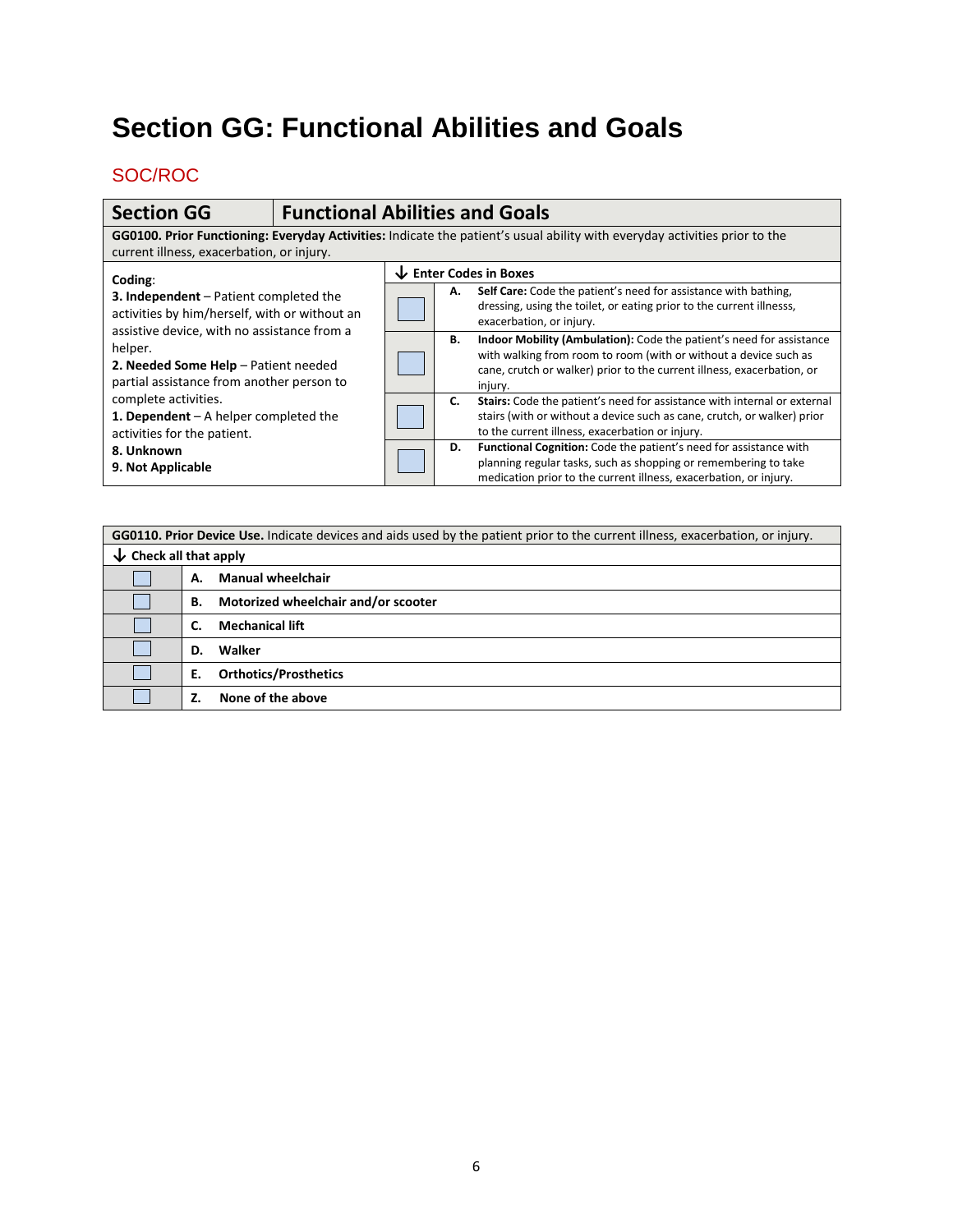## <span id="page-8-0"></span>**Section GG: Self-Care**

### <span id="page-8-1"></span>SOC/ROC

### **GG0130. Self-Care**

**Code the patient's usual performance at SOC/ROC for each activity using the 6-point scale. If activity was not attempted at SOC/ROC, code the reason. Code the patient's discharge goal(s) using the 6-point scale. Use of codes 07, 09, 10 or 88 is permissable to code discharge goal(s).** 

#### **Coding:**

**Safety** and **Quality of Performance –** If helper assistance is required because patient's performance is unsafe or of poor quality, score according to amount of assistance provided.

*Activities may be completed with or without assistive devices.* 

- 06. **Independent** Patient completes the activity by him/herself with no assistance from a helper.
- 05. **Setup or clean-up assistance** Helper sets up or cleans up; patient completes activity. Helper assists only prior to or following the activity.
- 04. **Supervision or touching assistance** Helper provides verbal cues and/or touching/steadying and/or contact guard assistance as patient completes activity. Assistance may be provided throughout the activity or intermittently.
- 03. **Partial/moderate assistance** Helper does LESS THAN HALF the effort. Helper lifts, holds or supports trunk or limbs, but provides less than half the effort.
- 02. **Substantial/maximal assistance** Helper does MORE THAN HALF the effort. Helper lifts or holds trunk or limbs and provides more than half the effort.
- 01. **Dependent** Helper does ALL of the effort. Patient does none of the effort to complete the activity. Or, the assistance of 2 or more helpers is required for the patient to complete the activity.
- **If activity was not attempted, code reason:**

07. **Patient refused**

- 09. **Not applicable** Not attempted and the patient did not perform this activity prior to the current illness, exacerbation or injury.
- 10. **Not attempted due to environmental limitations** (e.g., lack of equipment, weather constraints)
- 88. **Not attempted due to medical conditions or safety concerns**

| 1.                                             | 2.               |                                                                                                                                                                                                                                   |
|------------------------------------------------|------------------|-----------------------------------------------------------------------------------------------------------------------------------------------------------------------------------------------------------------------------------|
| SOC/ROC                                        | <b>Discharge</b> |                                                                                                                                                                                                                                   |
| Performance                                    | Goal             |                                                                                                                                                                                                                                   |
| $\downarrow$ Enter Codes in Boxes $\downarrow$ |                  |                                                                                                                                                                                                                                   |
|                                                |                  | <b>Eating:</b> The ability to use suitable utensils to bring food and/or liquid to the mouth and swallow food<br>А.<br>and/or liquid once the meal is placed before the patient.                                                  |
|                                                |                  | <b>Oral Hygiene:</b> The ability to use suitable items to clean teeth. Dentures (if applicable): The ability to<br>В.<br>remove and replace dentures from and to the mouth, and manage equipment for soaking and rinsing<br>them. |
|                                                |                  | Toileting Hygiene: The ability to maintain perineal hygiene, adjust clothes before and after voiding or<br>C.<br>having a bowel movement. If managing an ostomy, include wiping the opening but not managing<br>equipment.        |
|                                                |                  | Ε.<br><b>Shower/bathe self:</b> The ability to bathe self, including washing, rinsing, and drying self (excludes<br>washing of back and hair). Does not include transferring in/out of tub/shower                                 |
|                                                |                  | <b>Upper body dressing:</b> The ability to dress and undress above the waist; including fasteners, if<br>F.<br>applicable.                                                                                                        |
|                                                |                  | Lower body dressing: The ability to dress and undress below the waist, including fasteners; does not<br>G.<br>include footwear.                                                                                                   |
|                                                |                  | Putting on/taking off footwear: The ability to put on and take off socks and shoes or other footwear<br>н.<br>that is appropriate for safe mobility; including fasteners, if applicable.                                          |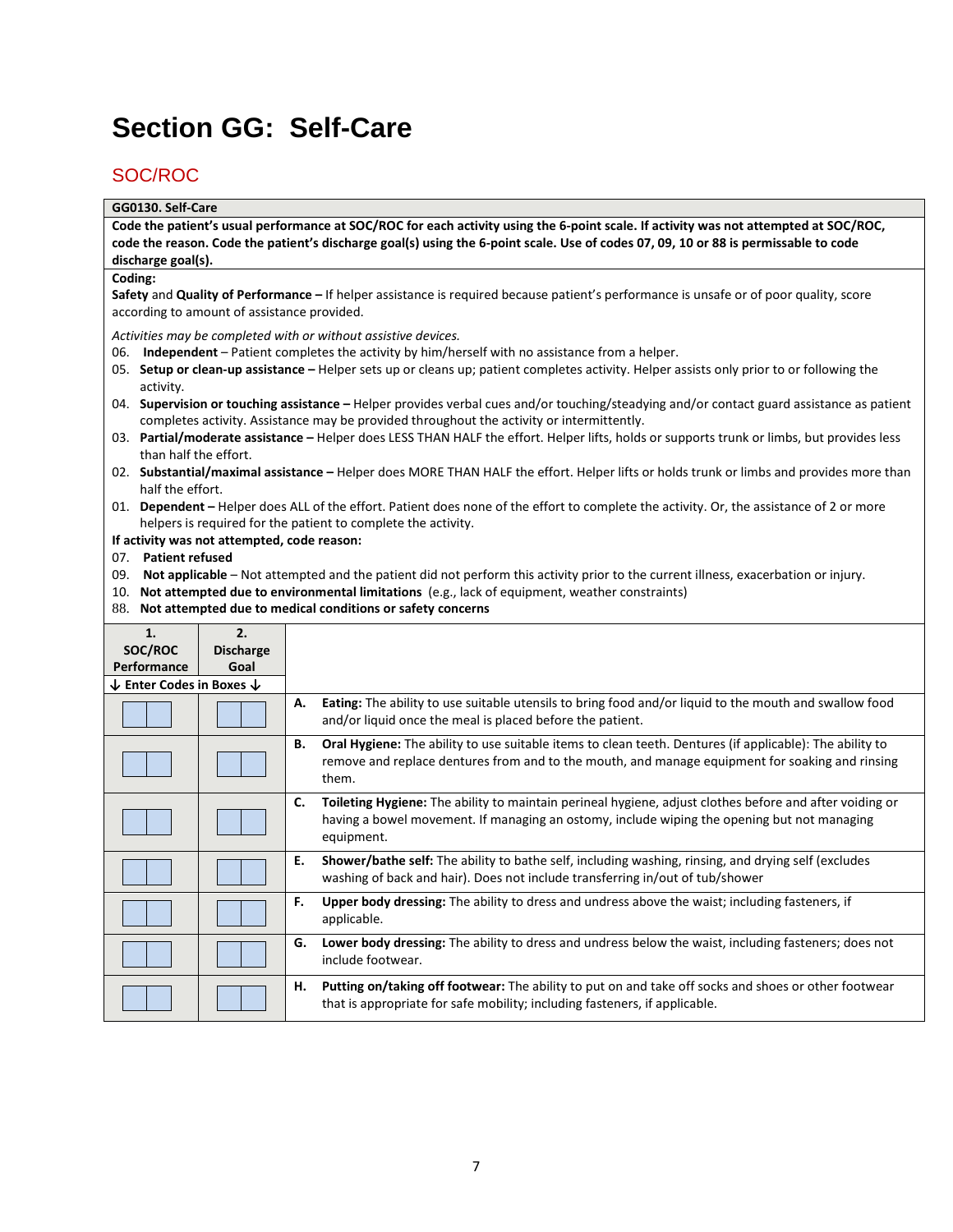## <span id="page-9-0"></span>Follow-Up

| GG0130. Self-Care        |                                                                                                                                                                                                                                        |
|--------------------------|----------------------------------------------------------------------------------------------------------------------------------------------------------------------------------------------------------------------------------------|
|                          | Code the patient's usual performance at Follow-Up for each activity using the 6-point scale. If activity was not attempted at Follow-Up,                                                                                               |
| code the reason.         |                                                                                                                                                                                                                                        |
| Coding:                  |                                                                                                                                                                                                                                        |
|                          | Safety and Quality of Performance - If helper assistance is required because patient's performance is unsafe or of poor quality, score                                                                                                 |
|                          | according to amount of assistance provided.                                                                                                                                                                                            |
|                          |                                                                                                                                                                                                                                        |
|                          | Activities may be completed with or without assistive devices.                                                                                                                                                                         |
|                          | 06. Independent – Patient completes the activity by him/herself with no assistance from a helper.                                                                                                                                      |
| activity.                | 05. Setup or clean-up assistance - Helper sets up or cleans up; patient completes activity. Helper assists only prior to or following the                                                                                              |
|                          | 04. Supervision or touching assistance - Helper provides verbal cues and/or touching/steadying and/or contact guard assistance as<br>patient completes activity. Assistance may be provided throughout the activity or intermittently. |
| than half the effort.    | 03. Partial/moderate assistance - Helper does LESS THAN HALF the effort. Helper lifts, holds or supports trunk or limbs, but provides less                                                                                             |
| than half the effort.    | 02. Substantial/maximal assistance - Helper does MORE THAN HALF the effort. Helper lifts or holds trunk or limbs and provides more                                                                                                     |
|                          | 01. Dependent - Helper does ALL of the effort. Patient does none of the effort to complete the activity. Or, the assistance of 2 or more<br>helpers is required for the patient to complete the activity.                              |
|                          | If activity was not attempted, code reason:                                                                                                                                                                                            |
| 07. Patient refused      |                                                                                                                                                                                                                                        |
| 09.                      | Not applicable - Not attempted and the patient did not perform this activity prior to the current illness, exacerbation or injury.                                                                                                     |
| 10.                      | Not attempted due to environmental limitations (e.g., lack of equipment, weather constraints)                                                                                                                                          |
|                          | 88. Not attempted due to medical conditions or safety concerns                                                                                                                                                                         |
|                          |                                                                                                                                                                                                                                        |
| 4.                       |                                                                                                                                                                                                                                        |
| Follow-Up<br>Performance |                                                                                                                                                                                                                                        |
| ↓ Enter Codes in Boxes   |                                                                                                                                                                                                                                        |
|                          |                                                                                                                                                                                                                                        |
|                          | Eating: The ability to use suitable utensils to bring food and/or liquid to the mouth and swallow food and/or liquid<br>А.<br>once the meal is placed before the patient.                                                              |
|                          | Oral Hygiene: The ability to use suitable items to clean teeth. Dentures (if applicable): The ability to insert and<br>В.<br>remove dentures into and from the mouth, and manage denture soaking and rinsing with use of equipment.    |
|                          | Toileting Hygiene: The ability to maintain perineal hygiene, adjust clothes before and after voiding or having a<br>C.<br>bowel movement. If managing an ostomy, include wiping the opening but not managing equipment.                |
|                          |                                                                                                                                                                                                                                        |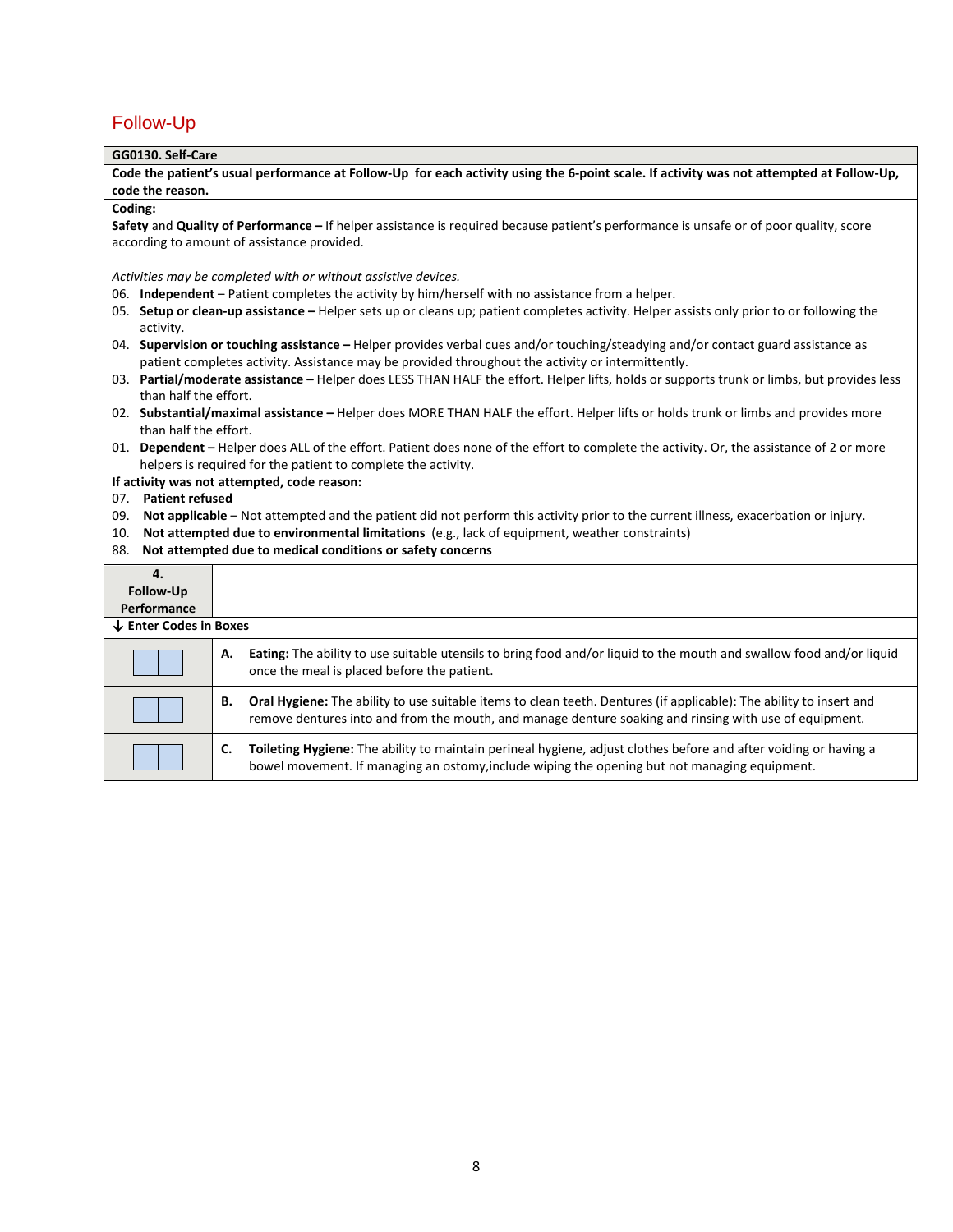### <span id="page-10-0"></span>**Discharge**

#### **GG0130. Self-Care**

**Code the patient's usual performance at Discharge for each activity using the 6-point scale. If activity was not attempted at Discharge, code the reason.** 

#### **Coding:**

**Safety** and **Quality of Performance –** If helper assistance is required because patient's performance is unsafe or of poor quality, score according to amount of assistance provided.

*Activities may be completed with or without assistive devices.* 

- 06. **Independent** Patient completes the activity by him/herself with no assistance from a helper.
- 05. **Setup or clean-up assistance** Helper sets up or cleans up; patient completes activity. Helper assists only prior to or following the activity.
- 04. **Supervision or touching assistance** Helper provides verbal cues and/or touching/steadying and/or contact guard assistance as patient completes activity. Assistance may be provided throughout the activity or intermittently.
- 03. **Partial/moderate assistance** Helper does LESS THAN HALF the effort. Helper lifts, holds or supports trunk or limbs, but provides less than half the effort.
- 02. **Substantial/maximal assistance** Helper does MORE THAN HALF the effort. Helper lifts or holds trunk or limbs and provides more than half the effort.
- 01. **Dependent** Helper does ALL of the effort. Patient does none of the effort to complete the activity. Or, the assistance of 2 or more helpers is required for the patient to complete the activity.

#### **If activity was not attempted, code reason:**

- 07. **Patient refused**
- 09. **Not applicable** Not attempted and the patient did not perform this activity prior to the current illness, exacerbation or injury.
- 10. **Not attempted due to environmental limitations** (e.g., lack of equipment, weather constraints)
- 88. **Not attempted due to medical conditions or safety concerns**

| 3.<br><b>Discharge</b><br>Performance |                                                                                                                                                                                                                                            |
|---------------------------------------|--------------------------------------------------------------------------------------------------------------------------------------------------------------------------------------------------------------------------------------------|
| $\downarrow$ Enter Codes in Boxes     |                                                                                                                                                                                                                                            |
|                                       | <b>Eating:</b> The ability to use suitable utensils to bring food and/or liquid to the mouth and swallow food and/or<br>А.<br>liquid once the meal placed before the patient.                                                              |
|                                       | <b>Oral Hygiene:</b> The ability to use suitable items to clean teeth. Dentures (if applicable): The ability to insert and<br>В.<br>remove dentures into and from the mouth, and manage denture soaking and rinsing with use of equipment. |
|                                       | Toileting Hygiene: The ability to maintain perineal hygiene, adjust clothes before and after voiding or having a<br>C.<br>bowel movement. If managing an ostomy, include wiping the opening but not managing equipment.                    |
|                                       | Shower/bathe self: The ability to bathe self, including washing, rinsing, and drying self (excludes washing of back<br>Е.<br>and hair). Does not include transferring in/out of tub/shower.                                                |
|                                       | <b>Upper body dressing:</b> The ability to dress and undress above the waist; including fasteners, if applicable.<br>F.                                                                                                                    |
|                                       | Lower body dressing: The ability to dress and undress below the waist, including fasteners; does not include<br>G.<br>footwear.                                                                                                            |
|                                       | Putting on/taking off footwear: The ability to put on and take off socks and shoes or other footwear that is<br>н.<br>appropriate for safe mobility; including fasteners, if applicable.                                                   |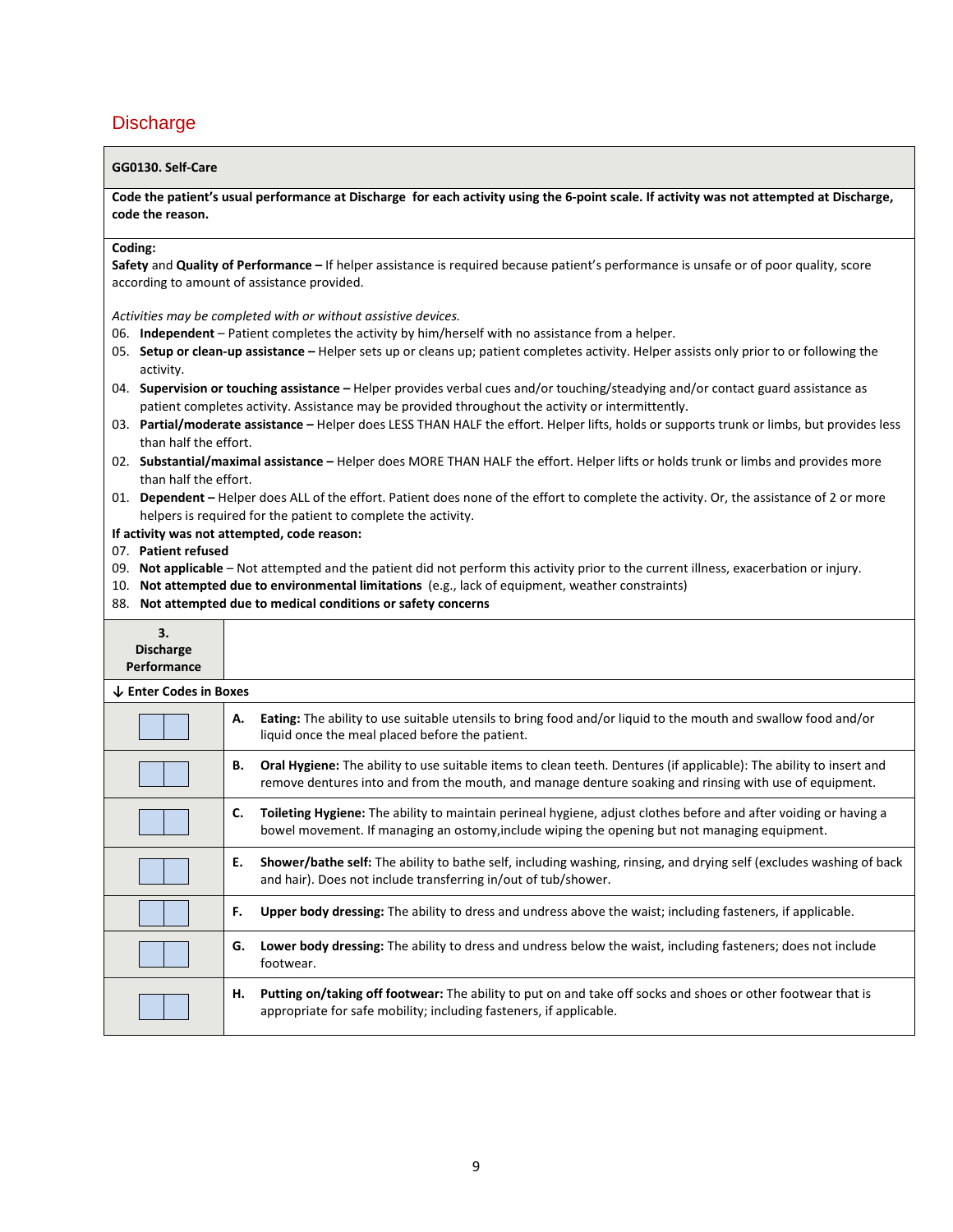## <span id="page-11-0"></span>**Section GG: Mobility**

### <span id="page-11-1"></span>SOC/ROC

#### **GG0170. Mobility**

**Code the patient's usual performance at SOC/ROC for each activity using the 6-point scale. If activity was not attempted at SOC/ROC, code the reason. Code the patient's discharge goal(s) using the 6-point scale. Use of codes 07, 09, 10 or 88 is permissable to code discharge goal(s).** 

#### **Coding:**

**Safety** and **Quality of Performance –** If helper assistance is required because patient's performance is unsafe or of poor quality, score according to amount of assistance provided.

*Activities may be completed with or without assistive devices.* 

- 06. **Independent** Patient completes the activity by him/herself with no assistance from a helper.
- 05. **Setup or clean-up assistance** Helper sets up or cleans up; patient completes activity. Helper assists only prior to or following the activity. 04. **Supervision or touching assistance –** Helper provides verbal cues and/or touching/steadying and/or contact guard assistance as patient
- completes activity. Assistance may be provided throughout the activity or intermittently.
- 03. **Partial/moderate assistance** Helper does LESS THAN HALF the effort. Helper lifts, holds or supports trunk or limbs, but provides less than half the effort.
- 02. **Substantial/maximal assistance** Helper does MORE THAN HALF the effort. Helper lifts or holds trunk or limbs and provides more than half the effort.
- 01. **Dependent** Helper does ALL of the effort. Patient does none of the effort to complete the activity. Or, the assistance of 2 or more helpers is required for the patient to complete the activity.

**If activity was not attempted, code reason:**

07. **Patient refused**

- 09. **Not applicable** Not attempted and the patient did not perform this activity prior to the current illness, exacerbation or injury.
- 10. **Not attempted due to environmental limitations** (e.g., lack of equipment, weather constraints)
- 88. **Not attempted due to medical conditions or safety concerns**

| 2.<br>1.<br>SOC/ROC<br><b>Discharge</b>        |  |                                                                                                                                                                                                                 |
|------------------------------------------------|--|-----------------------------------------------------------------------------------------------------------------------------------------------------------------------------------------------------------------|
| Performance<br>Goal                            |  |                                                                                                                                                                                                                 |
| $\downarrow$ Enter Codes in Boxes $\downarrow$ |  |                                                                                                                                                                                                                 |
|                                                |  | Roll left and right: The ability to roll from lying on back to left and right side, and return to lying on back on<br>Α.<br>the bed.                                                                            |
|                                                |  | Sit to lying: The ability to move from sitting on side of bed to lying flat on the bed.<br>В.                                                                                                                   |
|                                                |  | C.<br>Lying to sitting on side of bed: The ability to move from lying on the back to sitting on the side of the bed<br>with feet flat on the floor, and with no back support.                                   |
|                                                |  | Sit to stand: The ability to come to a standing position from sitting in a chair, wheelchair, or on the side of<br>D.<br>the bed.                                                                               |
|                                                |  | E.<br>Chair/bed-to-chair transfer: The ability to transfer to and from a bed to a chair (or wheelchair).                                                                                                        |
|                                                |  | Toilet tranfer: The ability to get on and off a toilet or commode.<br>F.                                                                                                                                        |
|                                                |  | Car Transfer: The ability to transfer in and out of a car or van on the passenger side. Does not include the<br>G.<br>ability to open/close door or fasten seat belt.                                           |
|                                                |  | Walk 10 feet: Once standing, the ability to walk at least 10 feet in a room, corridor, or similar space.<br>۱.<br>If SOC/ROC performance is coded 07, 09, 10 or 88 $\rightarrow$ skip to GG0170M, 1 step (curb) |
|                                                |  | Walk 50 feet with two turns: Once standing, the ability to walk 50 feet and make two turns.<br>J.                                                                                                               |
|                                                |  | Walk 150 feet: Once standing, the ability to walk at least 150 feet in a corridor or similar space.<br>к.                                                                                                       |
|                                                |  | Walking 10 feet on uneven surfaces: The ability to walk 10 feet on uneven or sloping surfaces (indoor or<br>L.<br>outdoor), such as turf or gravel.                                                             |
|                                                |  | 1 step (curb): The ability to go up and down a curb and/or up and down one step.<br>М.                                                                                                                          |
|                                                |  | 4 steps: The ability to go up and down four steps with or without a rail.<br>N.                                                                                                                                 |
|                                                |  | 12 steps: The ability to go and down 12 steps with or without a rail.<br>О.                                                                                                                                     |
|                                                |  | Picking up object: The ability to bend/stoop from a standing position to pick up a small object, such as a<br>Ρ.<br>spoon, from the floor.                                                                      |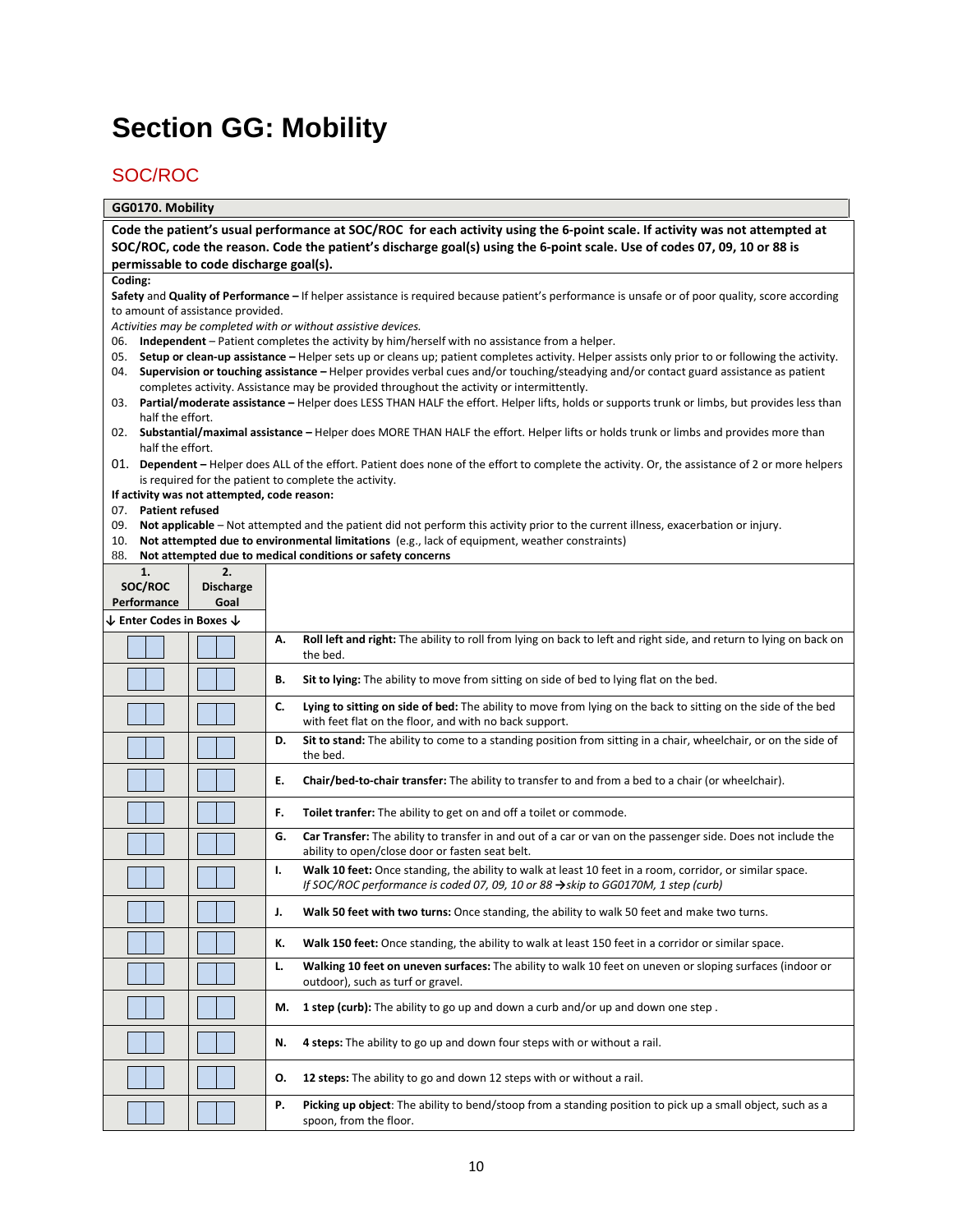| Wheel 50 feet with two turns: Once seated in wheelchair/scooter, the ability to wheel at least 50 feet and<br>R.<br>make two turns. |  |
|-------------------------------------------------------------------------------------------------------------------------------------|--|
| RR1. Indicate the type of wheelchair or scooter used.<br>Manual<br><b>Motorized</b>                                                 |  |
| S. Wheel 150 feet: Once seated in wheelchair/scooter, the ability to wheel at least 150 feet in a corridor or<br>similar space.     |  |
| SS1. Indicate the type of wheelchair or scooter used.<br>Manual<br>Motorized                                                        |  |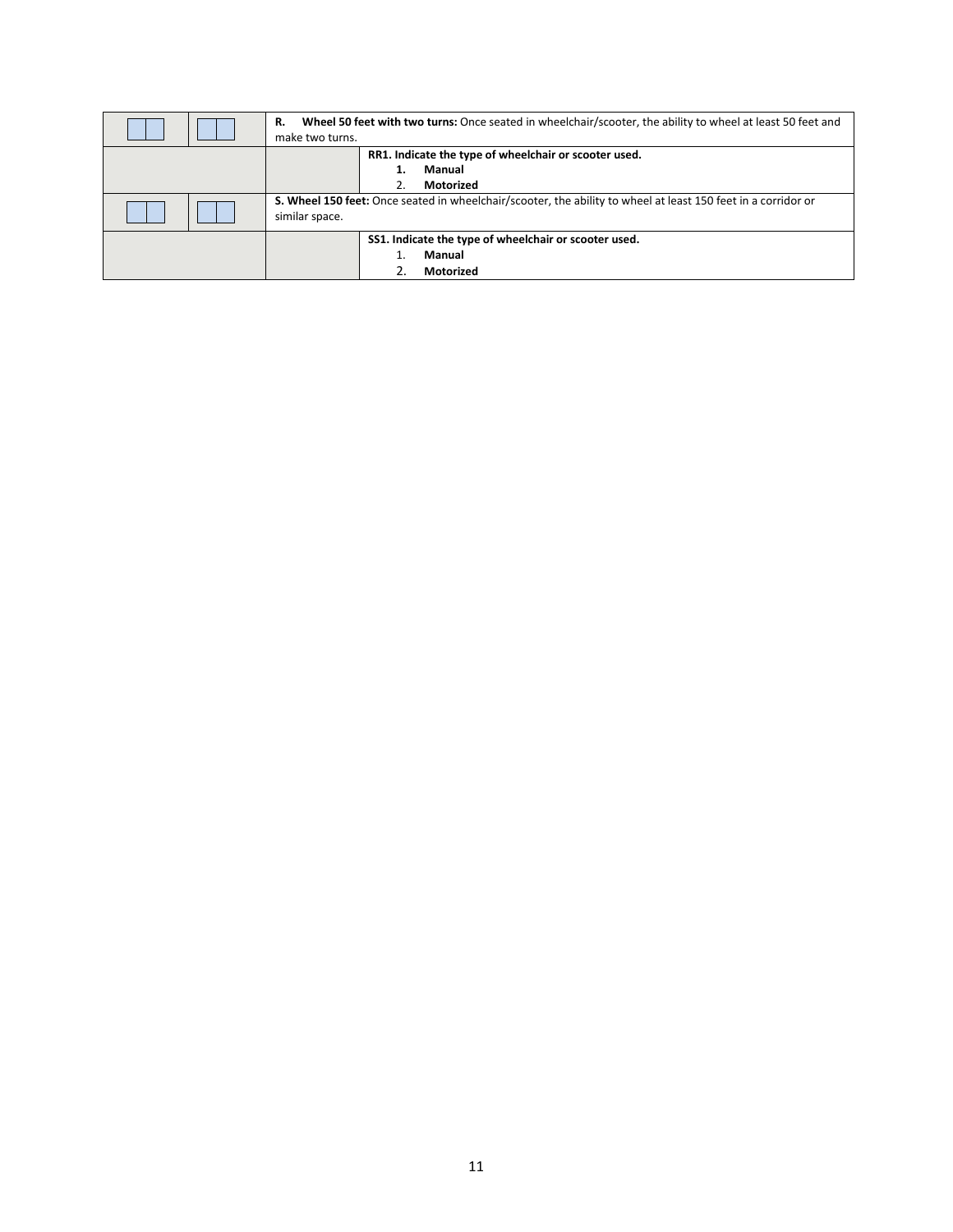### <span id="page-13-0"></span>Follow-Up

### **GG0170. Mobility**

**Code the patient's usual performance at Follow-Up for each activity using the 6-point scale. If activity was not attempted at Follow-Up code the reason.**

**Coding:**

**Safety** and **Quality of Performance –** If helper assistance is required because patient's performance is unsafe or of poor quality, score according to amount of assistance provided.

*Activities may be completed with or without assistive devices.* 

- 06. **Independent** Patient completes the activity by him/herself with no assistance from a helper.
- 05. **Setup or clean-up assistance** Helper sets up or cleans up; patient completes activity. Helper assists only prior to or following the activity.
- 04. **Supervision or touching assistance** Helper provides verbal cues and/or touching/steadying and/or contact guard assistance as patient completes activity. Assistance may be provided throughout the activity or intermittently.
- 03. Partial/moderate assistance Helper does LESS THAN HALF the effort. Helper lifts, holds or supports trunk or limbs, but provides less than half the effort.
- 02. **Substantial/maximal assistance** Helper does MORE THAN HALF the effort. Helper lifts or holds trunk or limbs and provides more than half the effort.
- 01. Dependent Helper does ALL of the effort. Patient does none of the effort to complete the activity. Or, the assistance of 2 or more helpers is required for the patient to complete the activity.

**If activity was not attempted, code reason:**

07. **Patient refused**

- 09. **Not applicable** Not attempted and the patient did not perform this activity prior to the current illness, exacerbation or injury.
- 10. **Not attempted due to environmental limitations** (e.g., lack of equipment, weather constraints)
- 88. **Not attempted due to medical conditions or safety concerns**

| 4.                     |                                                                                                                                                                               |
|------------------------|-------------------------------------------------------------------------------------------------------------------------------------------------------------------------------|
| <b>Follow-Up</b>       |                                                                                                                                                                               |
| Performance            |                                                                                                                                                                               |
| ↓ Enter Codes in Boxes |                                                                                                                                                                               |
|                        | Roll left and right: The ability to roll from lying on back to left and right side, and return to lying on back on the bed.<br>А.                                             |
|                        | В.<br>Sit to lying: The ability to move from sitting on side of bed to lying flat on the bed.                                                                                 |
|                        | C.<br>Lying to sitting on side of bed: The ability to move from lying on the back to sitting on the side of the bed with feet flat on the floor, and<br>with no back support. |
|                        | Sit to stand: The ability to come to a standing position from sitting in a chair, wheelchair, or on the side of the bed.<br>D.                                                |
|                        | Ε.<br>Chair/bed-to-chair transfer: The ability to transfer to and from a bed to a chair (or wheelchair).                                                                      |
|                        | F.<br>Toilet tranfer: The ability to get on and off a toilet or commode.                                                                                                      |
|                        | Walk 10 feet: Once standing, the ability to walk at least 10 feet in a room, corridor, or similar space.<br>Ι.                                                                |
|                        | If Follow-Up performance is coded 07, 09, 10 or 88 $\rightarrow$ skip to GG0170M, 1 step (curb).                                                                              |
|                        | Walk 50 feet with two turns: Once standing, the ability to walk 50 feet and make two turns.<br>J.                                                                             |
|                        | Walking 10 feet on uneven surfaces: The ability to walk 10 feet on uneven or sloping surfaces (indoor or outdoor), such as turf or<br>L.<br>gravel.                           |
|                        | 1 step (curb): The ability to go up and down a curb and/or up and down one step.<br>M.                                                                                        |
|                        | 4 steps: The ability to go up and down four steps with or without a rail.<br>N.                                                                                               |
|                        | R.<br>Wheel 50 feet with two turns: Once seated in wheelchair/scooter, the ability to wheel at least 50 feet and make two turns.                                              |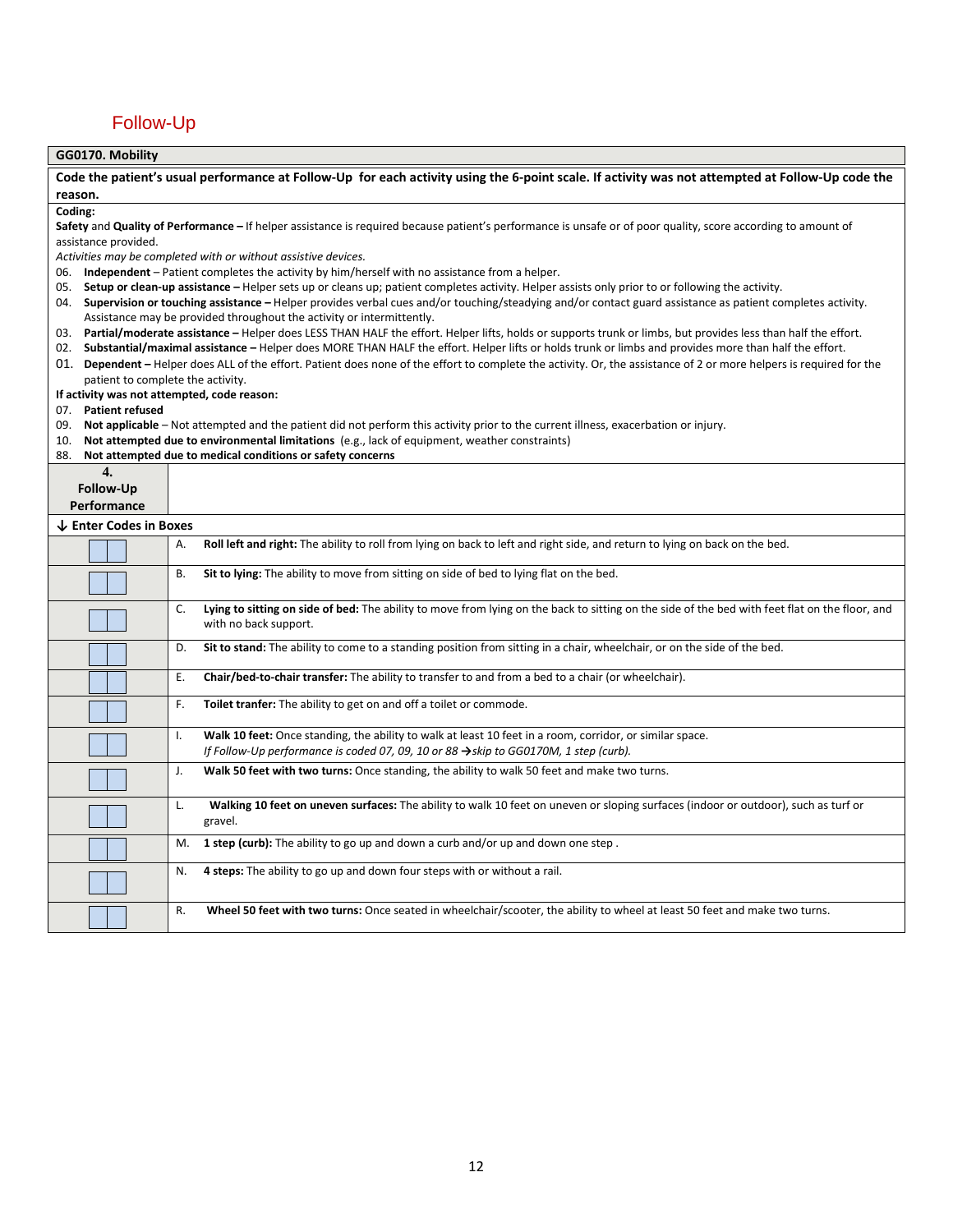### <span id="page-14-0"></span>**Discharge**

### **GG0170. Mobility**

**Code the patient's usual performance at Discharge for each activity using the 6-point scale. If activity was not attempted at Discharge, code the reason.** 

#### **Coding:**

**Safety** and **Quality of Performance –** If helper assistance is required because patient's performance is unsafe or of poor quality, score according to amount of assistance provided.

*Activities may be completed with or without assistive devices.* 

- 06. **Independent** Patient completes the activity by him/herself with no assistance from a helper.
- 05. **Setup or clean-up assistance** Helper sets up or cleans up; patient completes activity. Helper assists only prior to or following the activity.
- 04. **Supervision or touching assistance** Helper provides verbal cues and/or touching/steadying and/or contact guard assistance as patient completes activity. Assistance may be provided throughout the activity or intermittently.
- 03. Partial/moderate assistance Helper does LESS THAN HALF the effort. Helper lifts, holds or supports trunk or limbs, but provides less than half the effort.
- 02. **Substantial/maximal assistance** Helper does MORE THAN HALF the effort. Helper lifts or holds trunk or limbs and provides more than half the effort.
- 01. Dependent Helper does ALL of the effort. Patient does none of the effort to complete the activity. Or, the assistance of 2 or more helpers is required for the patient to complete the activity.

**If activity was not attempted, code reason:**

07. **Patient refused**

**3.**

- 09. **Not applicable** Not attempted and the patient did not perform this activity prior to the current illness, exacerbation or injury.
- 09. **Not attempted due to environmental limitations** (e.g., lack of equipment, weather constraints)
- **88. Not attempted due to medical conditions or safety concerns**

| э.<br><b>Discharge</b> |                        |  |                                                                                                                                                                                                                 |  |  |
|------------------------|------------------------|--|-----------------------------------------------------------------------------------------------------------------------------------------------------------------------------------------------------------------|--|--|
| Performance            |                        |  |                                                                                                                                                                                                                 |  |  |
|                        | ↓ Enter Codes in Boxes |  |                                                                                                                                                                                                                 |  |  |
|                        |                        |  | A. Roll left and right: The ability to roll from lying on back to left and right side, and return to lying on back on the bed.                                                                                  |  |  |
|                        |                        |  | B. Sit to lying: The ability to move from sitting on side of bed to lying flat on the bed.                                                                                                                      |  |  |
|                        |                        |  | C. Lying to sitting on side of bed: The ability to move from lying on the back to sitting on the side of the bed with feet flat on the floor, and with<br>no back support.                                      |  |  |
|                        |                        |  | D. Sit to stand: The ability to come to a standing position from sitting in a chair, wheelchair, or on the side of the bed.                                                                                     |  |  |
|                        |                        |  | E. Chair/bed-to-chair transfer: The ability to transfer to and from a bed to a chair (or wheelchair).                                                                                                           |  |  |
|                        |                        |  | F. Toilet tranfer: The ability to get on and off a toilet or commode.                                                                                                                                           |  |  |
|                        |                        |  | G. Car Transfer: The ability to transfer in and out of a car or van on the passenger side. Does not include the ability to open/close door or fasten<br>seat belt.                                              |  |  |
|                        |                        |  | I. Walk 10 feet: Once standing, the ability to walk at least 10 feet in a room, corridor, or similar space.<br>If discharge performance is coded 07, 09, 10 or 88 $\rightarrow$ skip to GG0170M, 1 step (curb). |  |  |
|                        |                        |  | J. Walk 50 feet with two turns: Once standing, the ability to walk 50 feet and make two turns.                                                                                                                  |  |  |
|                        |                        |  | K. Walk 150 feet: Once standing, the ability to walk at least 150 feet in a corridor or similar space.                                                                                                          |  |  |
|                        |                        |  | L. Walking 10 feet on uneven surfaces: The ability to walk 10 feet on uneven or sloping surfaces (indoor or outdoor), such as turf or gravel.                                                                   |  |  |
|                        |                        |  | M. 1 step (curb): The ability to go up and down a curb and/or up and down one step.                                                                                                                             |  |  |
|                        |                        |  | N. 4 steps: The ability to go up and down four steps with or without a rail.                                                                                                                                    |  |  |
|                        |                        |  | O. 12 steps: The ability to go and down 12 steps with or without a rail.                                                                                                                                        |  |  |
|                        |                        |  | P. Picking up object: The ability to bend/stoop from a standing position to pick up a small object, such as a spoon, from the floor.                                                                            |  |  |
|                        |                        |  | R. Wheel 50 feet with two turns: Once seated in wheelchair/scooter, the ability to wheel at least 50 feet and make two turns.                                                                                   |  |  |
|                        |                        |  | RR3. Indicate the type of wheelchair or scooter used.<br>1.Manual<br>2. Motorized                                                                                                                               |  |  |
|                        |                        |  | S. Wheel 150 feet: Once seated in wheelchair/scooter, the ability to wheel at least 150 feet in a corridor or similar space.                                                                                    |  |  |
|                        |                        |  | SS3. Indicate the type of wheelchair or scooter used.<br>1.Manual<br>2. Motorized                                                                                                                               |  |  |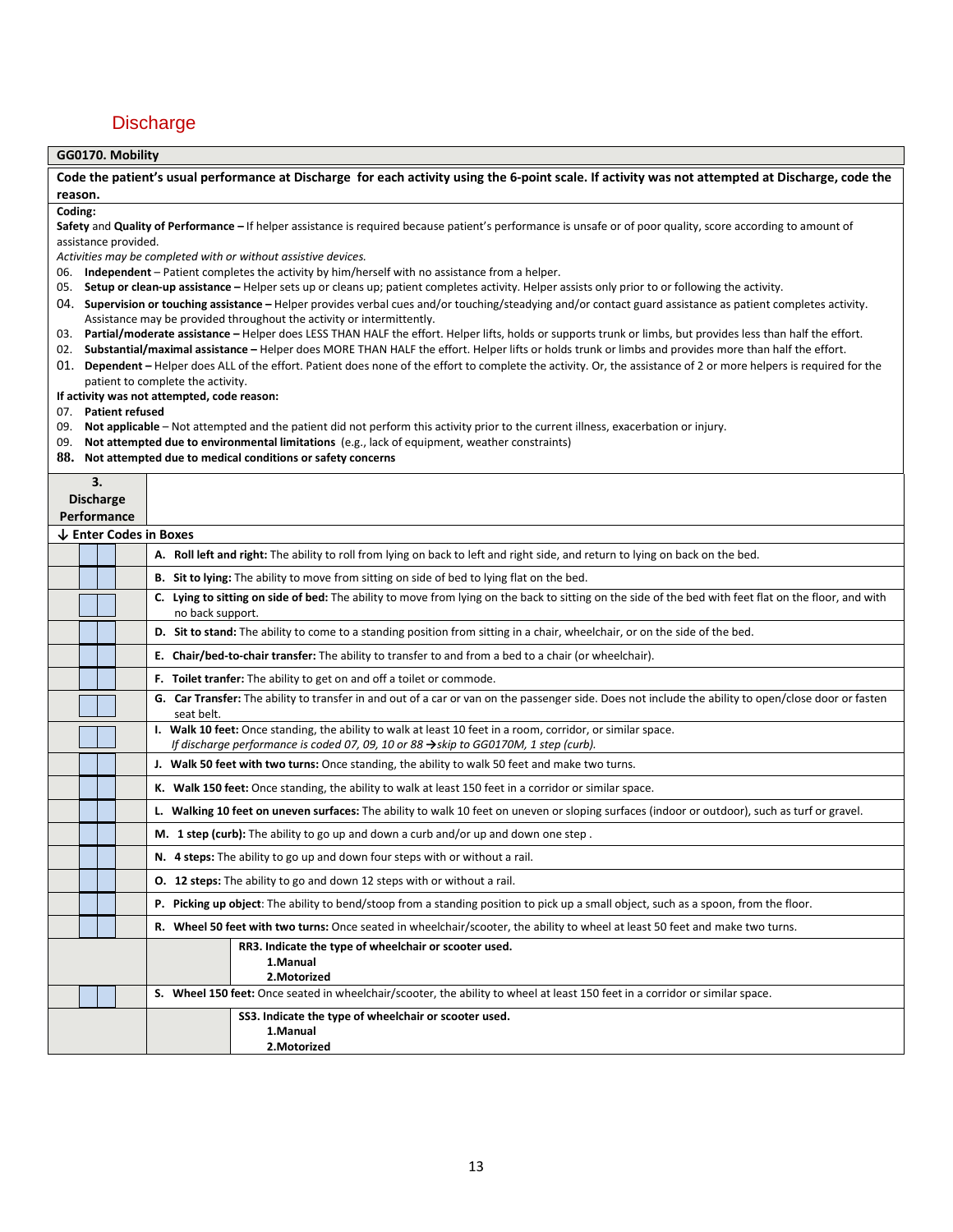# <span id="page-15-0"></span>**Section I: Active Diagnoses**

<span id="page-15-1"></span>

| <b>Section I</b>                           |                                                 | <b>Active Diagnoses</b>                                                                       |  |
|--------------------------------------------|-------------------------------------------------|-----------------------------------------------------------------------------------------------|--|
|                                            | <b>Comorbidities and Co-existing Conditions</b> |                                                                                               |  |
| $\blacktriangleright$ Check all that apply |                                                 |                                                                                               |  |
| □                                          |                                                 | 10900. Peripheral Vascular Disease (PVD) or Peripheral Arterial Disease (PAD)                 |  |
| $\Box$                                     |                                                 | <b>12900. Diabetes Mellitus (DM)</b> (e.g. diabetic retinopathy, nephropathy, and neuropathy) |  |
| П                                          |                                                 | 17900. None of the above                                                                      |  |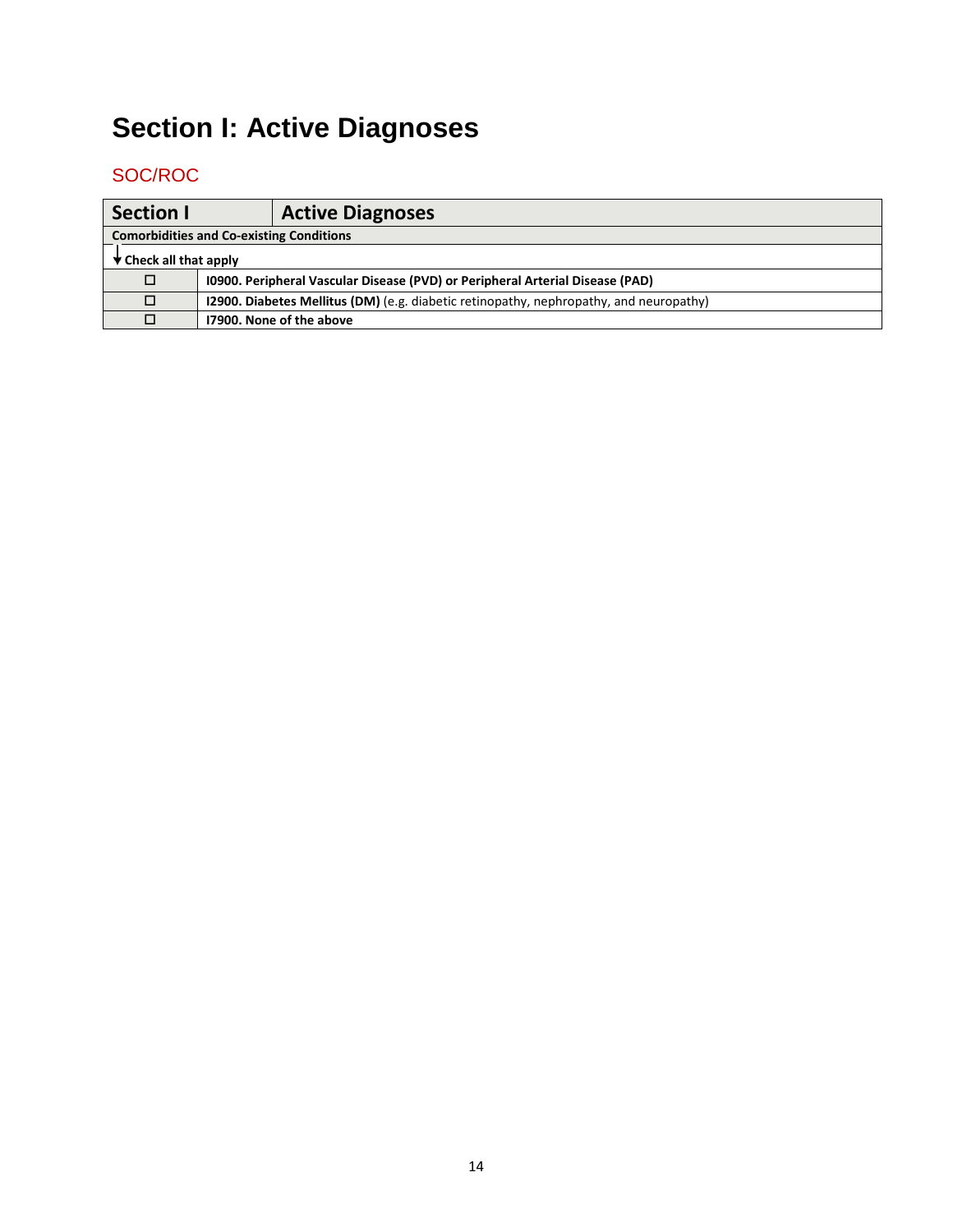## <span id="page-16-0"></span>**Section J: Health Conditions**

<span id="page-16-1"></span>

| <b>Section J</b>                    |                                                                | <b>Health Conditions</b>                                                                                                                                                                                                          |  |  |
|-------------------------------------|----------------------------------------------------------------|-----------------------------------------------------------------------------------------------------------------------------------------------------------------------------------------------------------------------------------|--|--|
|                                     | J1800. Any Falls Since SOC/ROC, whichever is more recent       |                                                                                                                                                                                                                                   |  |  |
| Enter                               |                                                                | Has the patient had any falls since SOC/ROC, whichever is more recent?                                                                                                                                                            |  |  |
| Code                                |                                                                | 0. No $\rightarrow$ Skip J1900                                                                                                                                                                                                    |  |  |
|                                     |                                                                | Yes $\rightarrow$ Continue to J1900. Number of Falls Since SOC/ROC, whichever is more recent                                                                                                                                      |  |  |
|                                     | J1900. Number of Falls Since SOC/ROC, whichever is more recent |                                                                                                                                                                                                                                   |  |  |
| <b>CODING:</b>                      |                                                                | <b>Enter Codes in Boxes</b>                                                                                                                                                                                                       |  |  |
| 0. None<br>1. One<br>2. Two or more |                                                                | A. No injury: No evidence of any injury is noted on physical assessment by the nurse or primary care<br>clinician; no complaints of pain or injury by the patient; no change in the patient's behavior is noted after<br>the fall |  |  |
|                                     |                                                                | B. Injury (except major): Skin tears, abrasions, lacerations, superficial bruises, hematomas and sprains; or<br>any fall-related injury that causes the patient to complain of pain                                               |  |  |
|                                     |                                                                | <b>C. Major injury:</b> Bone fractures, joint dislocations, closed head injuries with altered consciousness, subdural<br>hematoma                                                                                                 |  |  |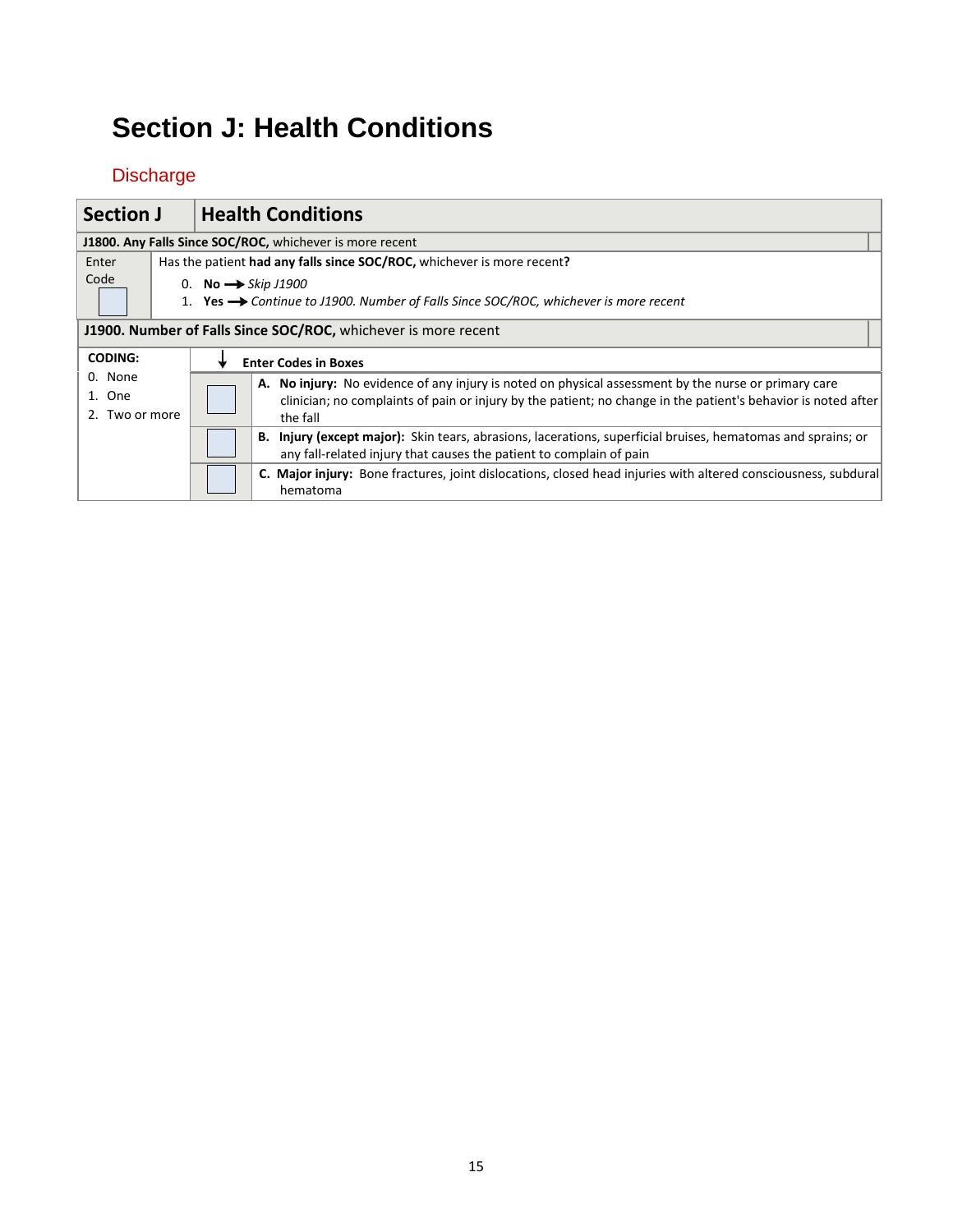# <span id="page-17-0"></span>**Section K: Swallowing/Nutritional Status**

## <span id="page-17-1"></span>SOC/ROC

|    | <b>Section K</b>              | <b>Swallowing/Nutritional Status</b>                                                                             |                       |
|----|-------------------------------|------------------------------------------------------------------------------------------------------------------|-----------------------|
|    | K0520. Nutritional Approaches |                                                                                                                  |                       |
|    |                               | Check all of the following nutritional approaches that were performed during the first 3 days at SOC/ROC.        |                       |
|    |                               |                                                                                                                  | 1.                    |
|    |                               |                                                                                                                  | Performed             |
|    |                               |                                                                                                                  | during the first      |
|    |                               |                                                                                                                  | 3 days at             |
|    |                               |                                                                                                                  | SOC/ROC               |
|    |                               |                                                                                                                  | <b>Check all that</b> |
|    |                               |                                                                                                                  | apply                 |
|    |                               |                                                                                                                  | ↓                     |
| А. | Parenteral/IV feeding         |                                                                                                                  | $\Box$                |
| В. |                               | <b>Feeding tube –</b> nasogastric or abdominal (e.g., PEG)                                                       | $\Box$                |
| C. |                               | Mechanically altered diet – require change in texture of food or liquids (e.g., pureed foods, thickened liquids) | $\Box$                |
| D. |                               | Therapeutic diet - (e.g., low salt, diabetic, low cholesterol)                                                   | $\Box$                |
| Z. | None of the above             |                                                                                                                  | П                     |

<span id="page-17-2"></span>

|    | <b>Section K</b>                     | <b>Swallowing/Nutritional Status</b>                                                                             |                   |
|----|--------------------------------------|------------------------------------------------------------------------------------------------------------------|-------------------|
|    | <b>K0520. Nutritional Approaches</b> |                                                                                                                  |                   |
|    |                                      | Check all of the following nutritional approaches that were performed during the last 7 days.                    |                   |
|    |                                      |                                                                                                                  | 2.                |
|    |                                      |                                                                                                                  | Performed         |
|    |                                      |                                                                                                                  | during the last 7 |
|    |                                      |                                                                                                                  | days              |
|    |                                      |                                                                                                                  | Check all that    |
|    |                                      |                                                                                                                  | apply             |
|    |                                      |                                                                                                                  | ∿                 |
| А. | Parenteral/IV feeding                |                                                                                                                  | П                 |
| В. |                                      | <b>Feeding tube - nasogastric or abdominal (e.g., PEG)</b>                                                       | П                 |
| C. |                                      | Mechanically altered diet – require change in texture of food or liquids (e.g., pureed foods, thickened liquids) | п                 |
| D. |                                      | <b>Therapeutic diet</b> - (e.g., low salt, diabetic, low cholesterol)                                            | П                 |
| Z. | None of the above                    |                                                                                                                  | п                 |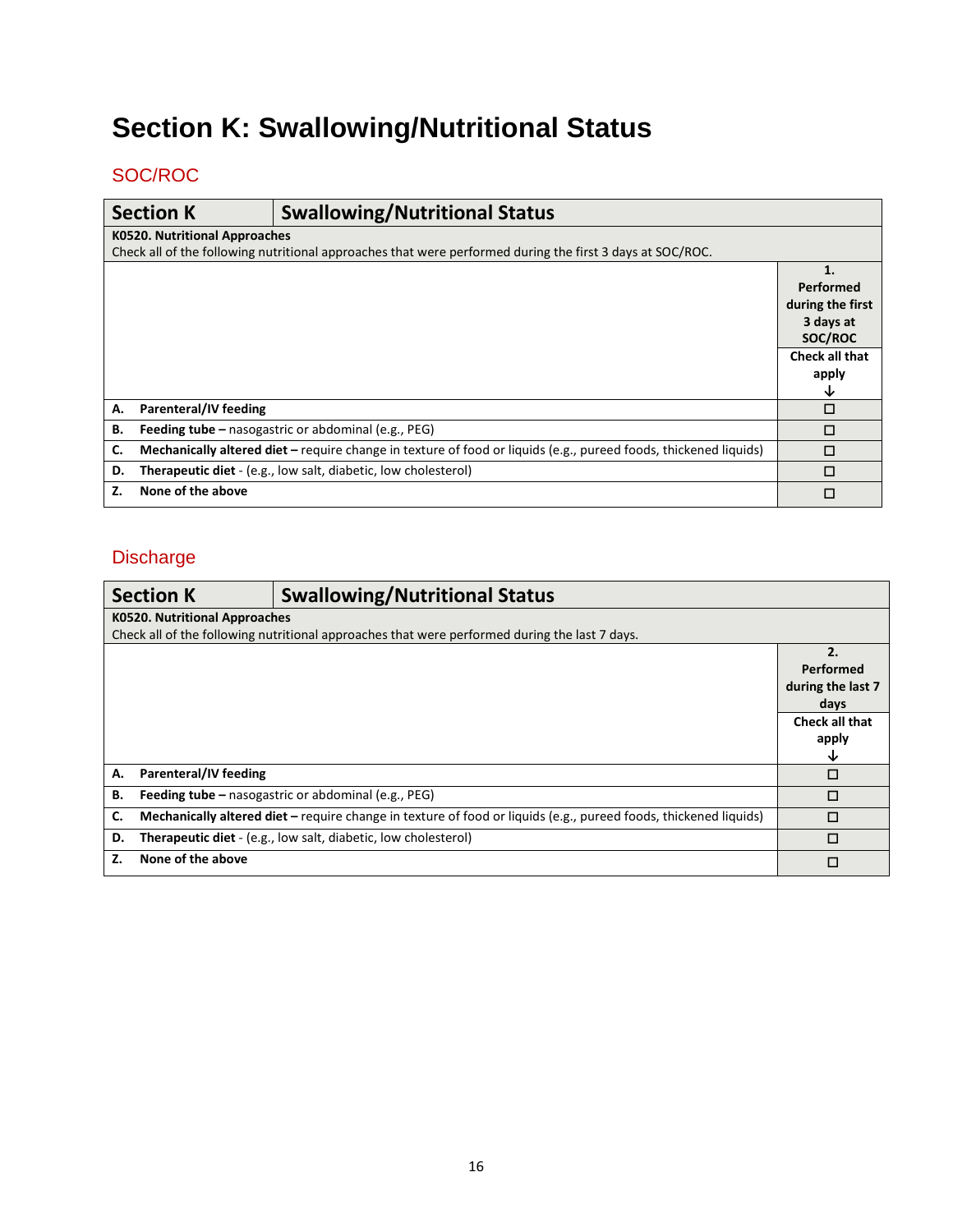# <span id="page-18-0"></span>**Section O: Special Treatments, Procedures and Programs**

<span id="page-18-1"></span>

| <b>Section O</b>                                          | <b>Special Treatments, Procedures, and Programs</b>                                                                     |                                                       |  |  |  |
|-----------------------------------------------------------|-------------------------------------------------------------------------------------------------------------------------|-------------------------------------------------------|--|--|--|
| <b>O0100. Special Treatments, Procedures and Programs</b> |                                                                                                                         |                                                       |  |  |  |
|                                                           | Check all of the following treatments, procedures, and programs that were performed during the first 3 days at SOC/ROC. |                                                       |  |  |  |
|                                                           |                                                                                                                         | 3.<br>Performed during the first 3 days<br>at SOC/ROC |  |  |  |
|                                                           |                                                                                                                         | Check all that apply<br>↓                             |  |  |  |
| <b>Cancer Treatments</b>                                  |                                                                                                                         |                                                       |  |  |  |
| А.                                                        | Chemotherapy (if checked, please specify below)                                                                         |                                                       |  |  |  |
| A <sub>2</sub> a. IV                                      |                                                                                                                         |                                                       |  |  |  |
| A3a. Oral                                                 |                                                                                                                         |                                                       |  |  |  |
| A10a. Other                                               |                                                                                                                         |                                                       |  |  |  |
| Radiation<br>В.                                           |                                                                                                                         |                                                       |  |  |  |
| <b>Respiratory Treatments</b>                             |                                                                                                                         |                                                       |  |  |  |
| С.                                                        | Oxygen Therapy (if checked, please specify below)                                                                       |                                                       |  |  |  |
| C <sub>2</sub> a. Continuous                              |                                                                                                                         |                                                       |  |  |  |
| C <sub>3</sub> a. Intermittent                            |                                                                                                                         |                                                       |  |  |  |
| D.                                                        | Suctioning (if checked, please specify below)                                                                           |                                                       |  |  |  |
| D <sub>2</sub> a. Scheduled                               |                                                                                                                         |                                                       |  |  |  |
| D <sub>3</sub> a. As needed                               |                                                                                                                         |                                                       |  |  |  |
| <b>Tracheostomy Care</b><br>E.                            |                                                                                                                         |                                                       |  |  |  |
| F.                                                        | Invasive Mechanical Ventilator (ventilator or respirator)                                                               |                                                       |  |  |  |
| G.                                                        | Non-invasive Mechanical Ventilator (BiPAP/CPAP) (if checked, please specify below)                                      |                                                       |  |  |  |
| G2a. BiPAP                                                |                                                                                                                         |                                                       |  |  |  |
| G2b. CPAP                                                 |                                                                                                                         |                                                       |  |  |  |
| <b>Other Treatments</b>                                   |                                                                                                                         |                                                       |  |  |  |
| н.                                                        | IV Medications (if checked, please specify below)                                                                       |                                                       |  |  |  |
| H <sub>3</sub> a. Antibiotics                             |                                                                                                                         |                                                       |  |  |  |
| H4a. Anticoagulation                                      |                                                                                                                         |                                                       |  |  |  |
| H10a. Other                                               |                                                                                                                         |                                                       |  |  |  |
| <b>Transfusions</b><br>ı.                                 |                                                                                                                         |                                                       |  |  |  |
| Dialysis (if checked, please specify below)<br>J.         |                                                                                                                         |                                                       |  |  |  |
| J2a. Hemodialysis                                         |                                                                                                                         |                                                       |  |  |  |
| J3a. Peritoneal dialysis                                  |                                                                                                                         |                                                       |  |  |  |
| O. IV Access (if checked, please specify below)           |                                                                                                                         | $\Box$                                                |  |  |  |
| O2a. Peripheral IV                                        |                                                                                                                         |                                                       |  |  |  |
| O3a. Midline                                              |                                                                                                                         |                                                       |  |  |  |
|                                                           | O4a. Central line (e.g., PICC, tunneled, port)                                                                          |                                                       |  |  |  |
| O10a. Other                                               |                                                                                                                         |                                                       |  |  |  |
|                                                           | None of the Above                                                                                                       |                                                       |  |  |  |
| Z. None of the above                                      |                                                                                                                         |                                                       |  |  |  |